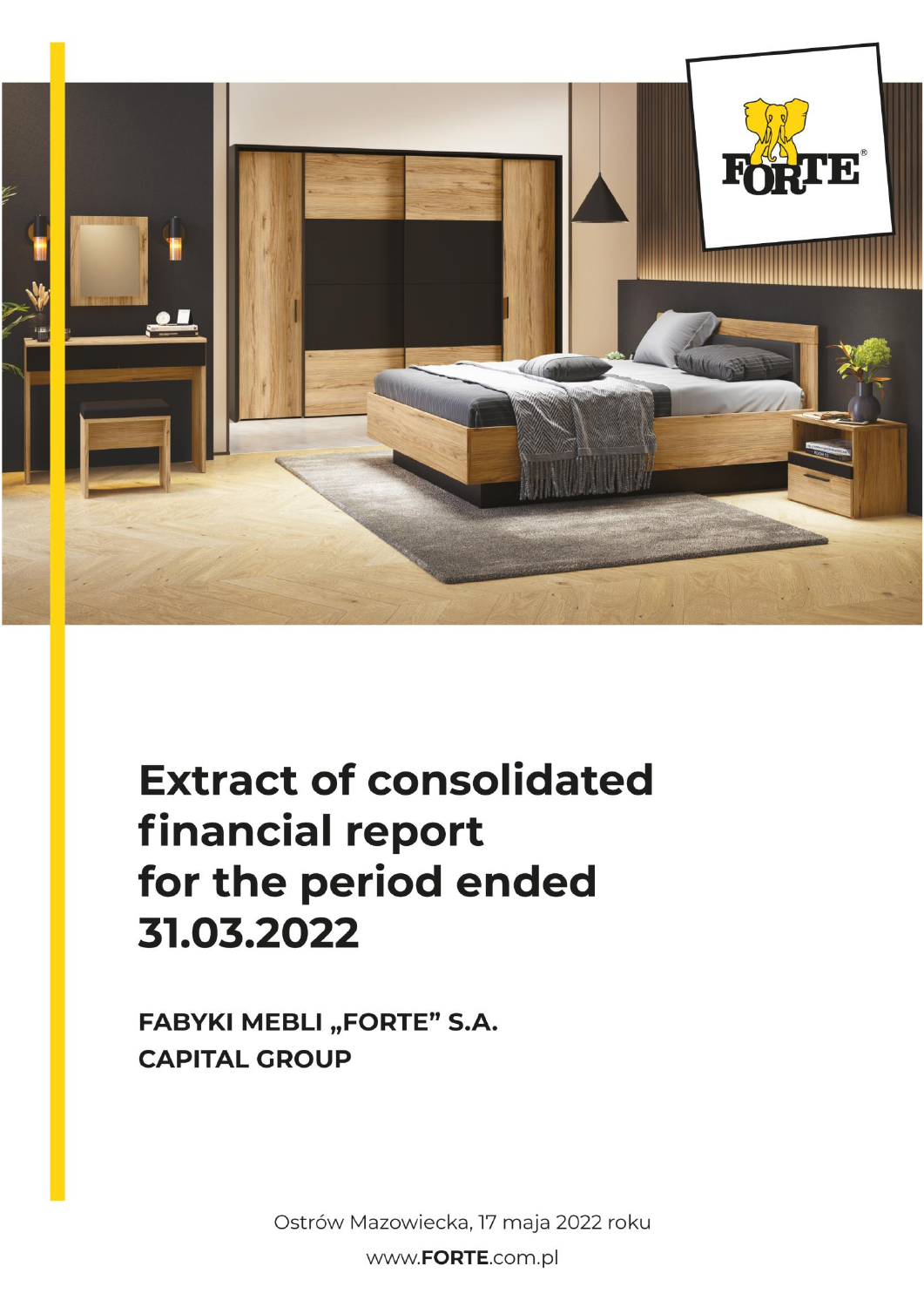#### **TABLE OF CONTENTS**

| 2. |  |
|----|--|
| 3. |  |
| 4. |  |
| 5. |  |
| 6. |  |
| 7. |  |
|    |  |
|    |  |
|    |  |
|    |  |
|    |  |
|    |  |
|    |  |
|    |  |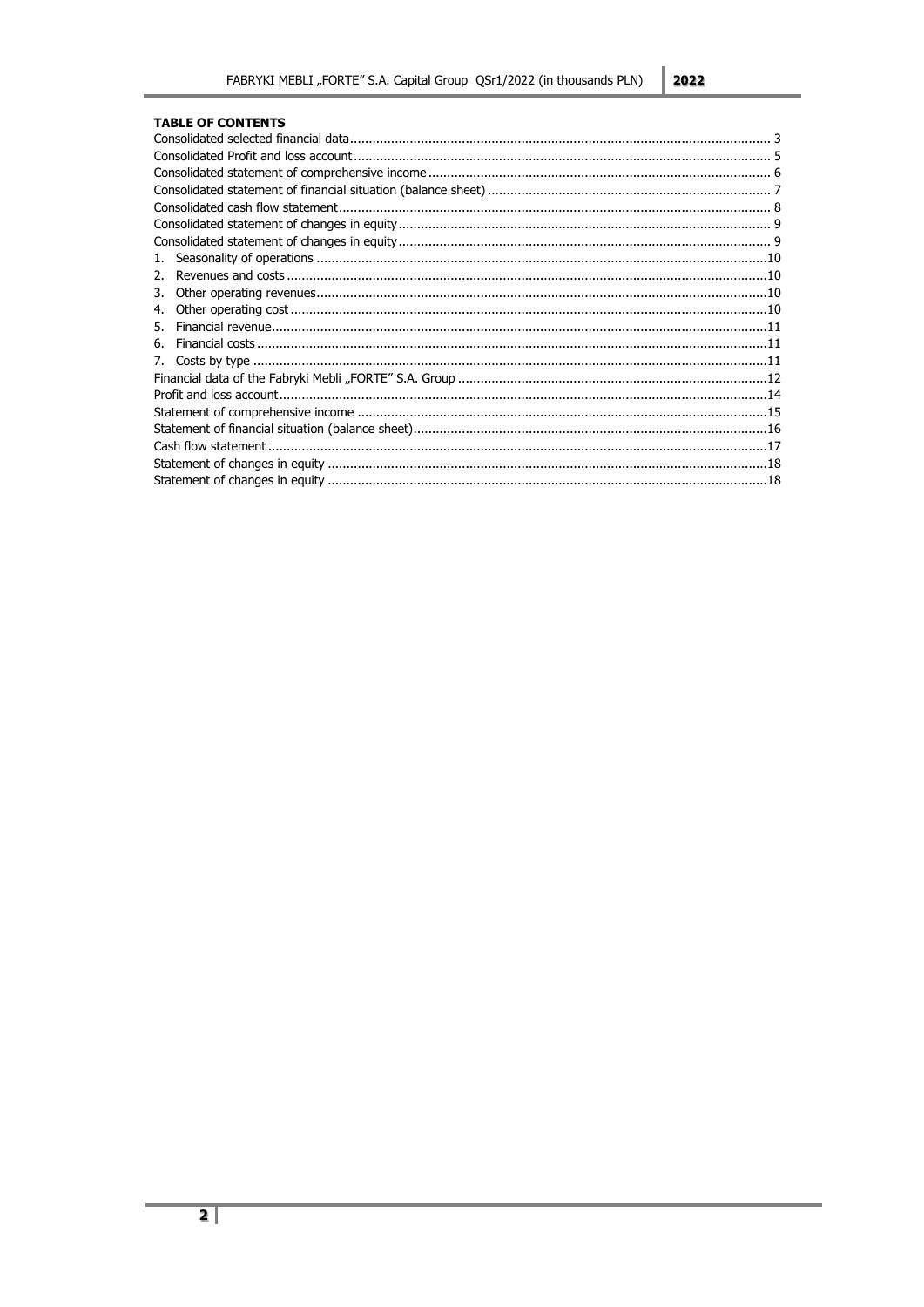# <span id="page-2-0"></span>**CONSOLIDATED SELECTED FINANCIAL DATA**

|                                                                                                         |                                          | in thousands of PLN                 | in thousands of EUR                 |                                     |  |  |
|---------------------------------------------------------------------------------------------------------|------------------------------------------|-------------------------------------|-------------------------------------|-------------------------------------|--|--|
|                                                                                                         | <b>31 March 2022</b><br>(unaudited)      | <b>31 March 2021</b><br>(unaudited) | <b>31 March 2022</b><br>(unaudited) | <b>31 March 2021</b><br>(unaudited) |  |  |
| Sales revenue                                                                                           | 355 566                                  | 298 629                             | 76 512                              | 65 316                              |  |  |
| Profit on operating activities                                                                          | 32 165                                   | 45 136                              | 6 9 21                              | 9872                                |  |  |
| Profit before tax                                                                                       | 29 150                                   | 39 742                              | 6 2 7 3                             | 8 6 9 2                             |  |  |
| Net profit attributable to equity owners<br>of the Parent company<br>Total comprehensive income for the | 68 413                                   | 26 849                              | 14721                               | 5 8 7 2                             |  |  |
| period                                                                                                  | 45 163                                   | 19 642                              | 9 7 18                              | 4 2 9 6                             |  |  |
| Net cash flow from operating activities                                                                 | $-22552$                                 | 23 083                              | -4 853                              | 5 0 4 9                             |  |  |
| Net cash flow from investment activities                                                                | $-9355$                                  | $-6469$                             | $-2013$                             | $-1415$                             |  |  |
| Net cash flow from financial activities                                                                 | 49 446                                   | 2 2 9 2                             | 10 640                              | 501                                 |  |  |
| Net increase (decrease) in cash and<br>cash equivalents                                                 | 17 539                                   | 18 906                              | 3 7 7 4                             | 4 1 3 5                             |  |  |
| Number of shares<br>Net profit per share attributable to                                                | 23 930 796                               | 23 930 796                          | 23 930 796                          | 23 930 796                          |  |  |
| equity owners of the parent (in                                                                         | 2,86                                     | 1,12                                | 0,62                                | 0,24                                |  |  |
|                                                                                                         | <b>31 December</b><br><b>31 December</b> |                                     |                                     |                                     |  |  |

|                                   | <b>31 December</b><br><b>31 March 2022</b><br>2021<br>(unaudited)<br>(audited) |           | <b>31 March 2022</b><br>(unaudited) | <b>31 December</b><br>2021<br>(audited) |
|-----------------------------------|--------------------------------------------------------------------------------|-----------|-------------------------------------|-----------------------------------------|
| Total assets                      | 1 540 627                                                                      | 1 437 464 | 331 140                             | 312 533                                 |
| <b>Total liabilities</b>          | 700 621                                                                        | 642 621   | 150 590                             | 139 718                                 |
| Long-term liabilities             | 397 454                                                                        | 319 022   | 85 428                              | 69 362                                  |
| Short-term liabilities            | 303 167                                                                        | 323 599   | 65 162                              | 70 357                                  |
| Total equity                      | 837 390                                                                        | 792 215   | 179 987                             | 172 243                                 |
| Share capital                     | 23 931                                                                         | 23 931    | 5 1 4 4                             | 5 2 0 3                                 |
| Book value per share (in PLN/EUR) | 34,99                                                                          | 33,10     | 7,52                                | 7,20                                    |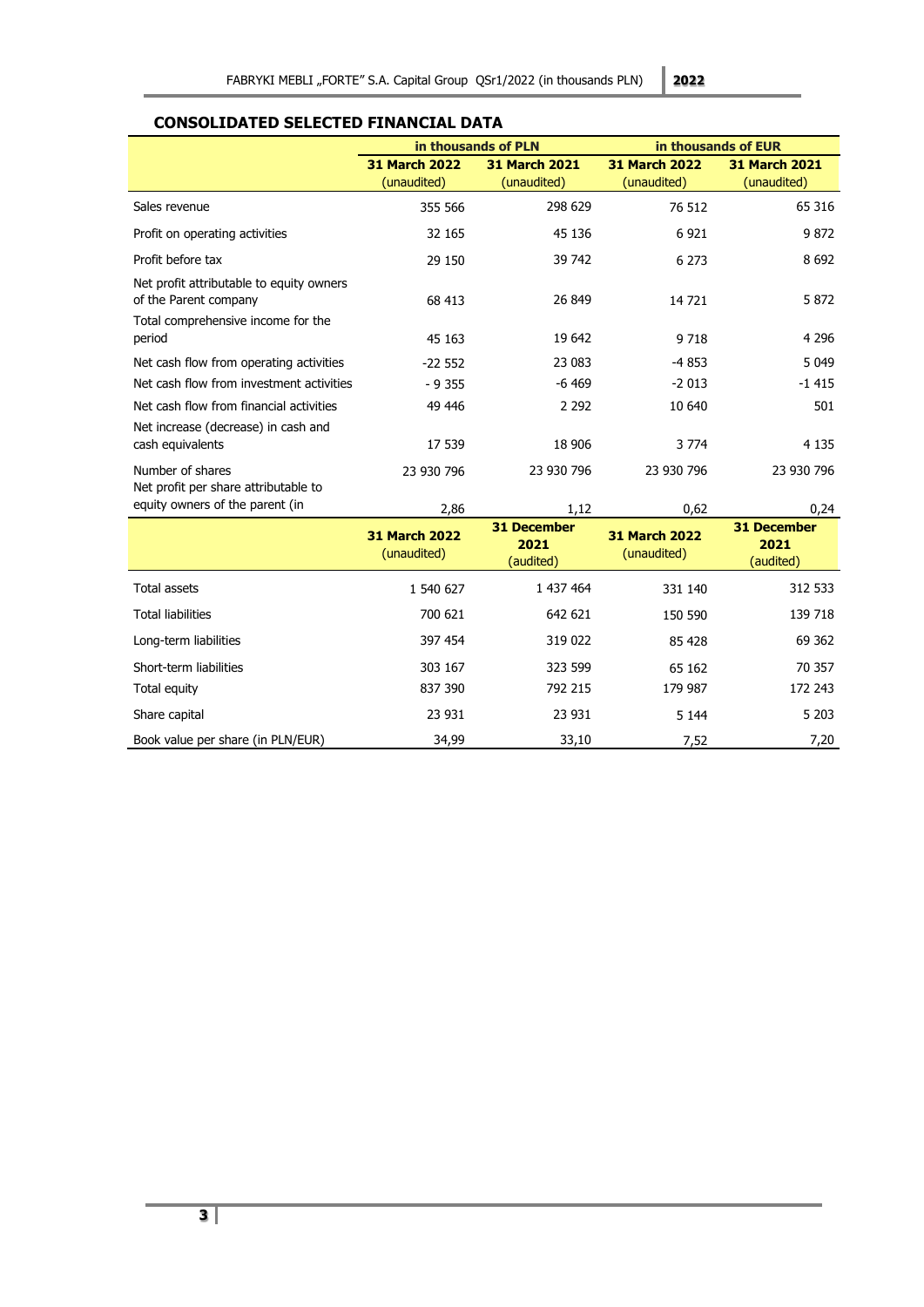# **SELECTED FINANCIAL DATA**

|                                                         |                                     | in thousands of PLN                        | in thousands of EUR                 |                                         |  |
|---------------------------------------------------------|-------------------------------------|--------------------------------------------|-------------------------------------|-----------------------------------------|--|
|                                                         | (unaudited)                         | 31 March 2022 31 March 2021<br>(unaudited) | <b>31 March 2022</b><br>(unaudited) | <b>31 March 2021</b><br>(unaudited)     |  |
| Sales revenue                                           | 295 103                             | 277852                                     | 63 501                              | 60 771                                  |  |
| Profit on operating activities                          | $-10255$                            | 14 0 22                                    | $-2207$                             | 3 0 6 7                                 |  |
| Profit before tax                                       | $-12218$                            | 12 544                                     | $-2629$                             | 2 7 4 4                                 |  |
| Profit of the period                                    | $-11523$                            | 8 2 9 6                                    | $-2480$                             | 1814                                    |  |
| Total comprehensive income for the period               | $-36073$                            | 442                                        | $-7762$                             | 97                                      |  |
| Net cash flows from operating activities                | $-11672$                            | $-6918$                                    | $-2512$                             | $-1513$                                 |  |
| Net cash flows from investing activities                | $-42262$                            | $-5194$                                    | $-9094$                             | $-1136$                                 |  |
| Net cash flows from financial activities                | 70 063                              | 24 170                                     | 15 0 76                             | 5 2 8 6                                 |  |
| Net increase in cash and cash<br>(equivalents)          | 16 128                              | 12 058                                     | 3 4 7 0                             | 2 6 3 7                                 |  |
| Number of shares<br>Declared or paid dividend per share | 23 930 796                          | 23 930 796                                 | 23 930 796                          | 23 930 796                              |  |
| (in PLN/EUR)                                            | 0,00                                | 0,00                                       | 0,00                                | 0,00                                    |  |
| Net profit per share (in PLN/EUR)                       | $-0,48$                             | 0,35                                       | $-0,10$                             | 0,08                                    |  |
|                                                         | <b>31 March 2022</b><br>(unaudited) | <b>31 December</b><br>2021<br>(audited)    | <b>31 March 2022</b><br>(unaudited) | <b>31 December</b><br>2021<br>(audited) |  |
| <b>Total assets</b>                                     | 930 762                             | 878 271                                    | 199 721                             | 190 316                                 |  |
| <b>Total liabilities</b>                                | 370 100                             | 318 051                                    | 79 415                              | 68 9 20                                 |  |
| Long-term liabilities                                   | 58 196                              | 45 9 29                                    | 12 488                              | 9 9 5 3                                 |  |
| Short-term liabilities                                  | 311 904                             | 272 122                                    | 66 928                              | 58 967                                  |  |
| Total equity                                            | 560 662                             | 560 220                                    | 120 306                             | 121 396                                 |  |
| Share capital                                           | 23 931                              | 23 931                                     | 5 1 3 5                             | 5 1 8 6                                 |  |
| Book value per share (in PLN/EUR)                       | 23,43                               | 23,41                                      | 5,03                                | 5,07                                    |  |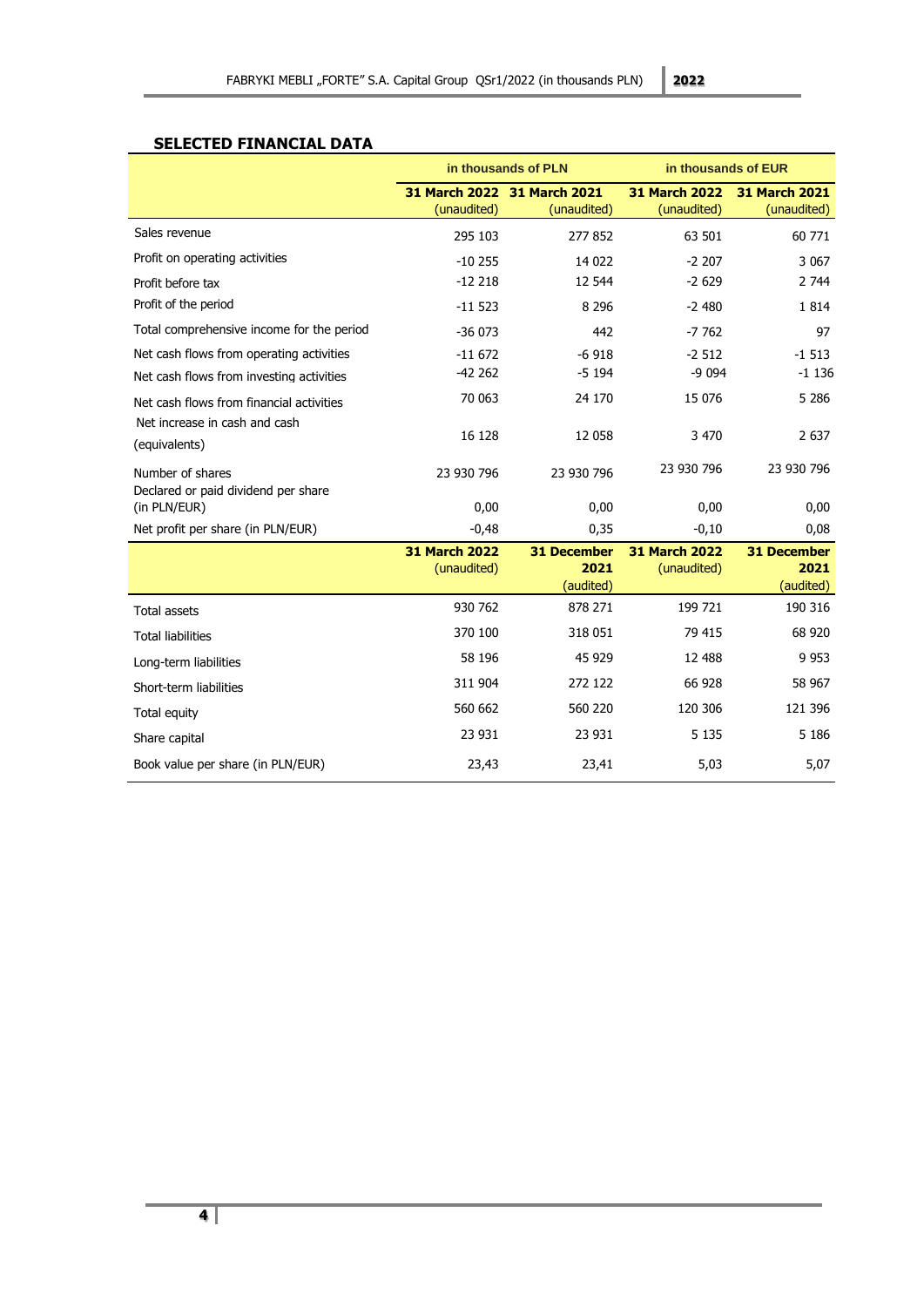# <span id="page-4-0"></span>**CONSOLIDATED PROFIT AND LOSS ACCOUNT**

|                                                                  | For the reporting period ended               |             |  |  |
|------------------------------------------------------------------|----------------------------------------------|-------------|--|--|
|                                                                  | <b>31 March 2022</b><br><b>31 March 2021</b> |             |  |  |
|                                                                  | (unaudited)                                  | (unaudited) |  |  |
| Revenue from sales of goods, products and materials and services | 355 566                                      | 298 629     |  |  |
|                                                                  |                                              |             |  |  |
| Cost of sales                                                    | 230 904<br>124 662                           | 168 212     |  |  |
| <b>Gross profit from sales</b>                                   |                                              | 130 417     |  |  |
| Other operating revenue                                          | 582                                          | 948         |  |  |
| Costs of sales                                                   | 70 481                                       | 61 769      |  |  |
| General administrative costs                                     | 21 549                                       | 23 810      |  |  |
| Other operating costs                                            | 1 0 4 8                                      | 650         |  |  |
| <b>Profit on operating activities</b>                            | 32 165                                       | 45 136      |  |  |
|                                                                  |                                              |             |  |  |
| Financial revenue                                                | 1 2 9 1                                      | 44          |  |  |
| Financial costs                                                  | 2 2 9 0                                      | 4 2 5 1     |  |  |
| Loss on derivative financial instruments                         | $-325$                                       | $-406$      |  |  |
| Share in the loss of investments valued at equity method         | $-1692$                                      | $-781$      |  |  |
| <b>Profit before tax</b>                                         | 29 150                                       | 39 742      |  |  |
| Income tax                                                       | $-39250$                                     | 12 898      |  |  |
| Profit on continued operations of the period                     | 68 400                                       | 26 844      |  |  |
|                                                                  |                                              |             |  |  |
| <b>Profit of the period</b>                                      | 68 400                                       | 26 844      |  |  |
| Attributable to:                                                 |                                              |             |  |  |
| Non-controlling shareholders                                     | $-13$                                        | -5          |  |  |
| Shareholders of the Parent Company                               | 68 413                                       | 26 849      |  |  |
|                                                                  |                                              |             |  |  |
| <b>Profit per share:</b>                                         |                                              |             |  |  |
|                                                                  |                                              |             |  |  |
| Basic profit per one share on continued operations               | 2,85                                         | 1,12        |  |  |
| Profit per one share                                             | 2,85                                         | 1,12        |  |  |
| Diluted profit per one share on continued operations             | 2,85                                         | 1,12        |  |  |
| Diluted profit per one share                                     | 2,85                                         | 1,12        |  |  |
|                                                                  |                                              |             |  |  |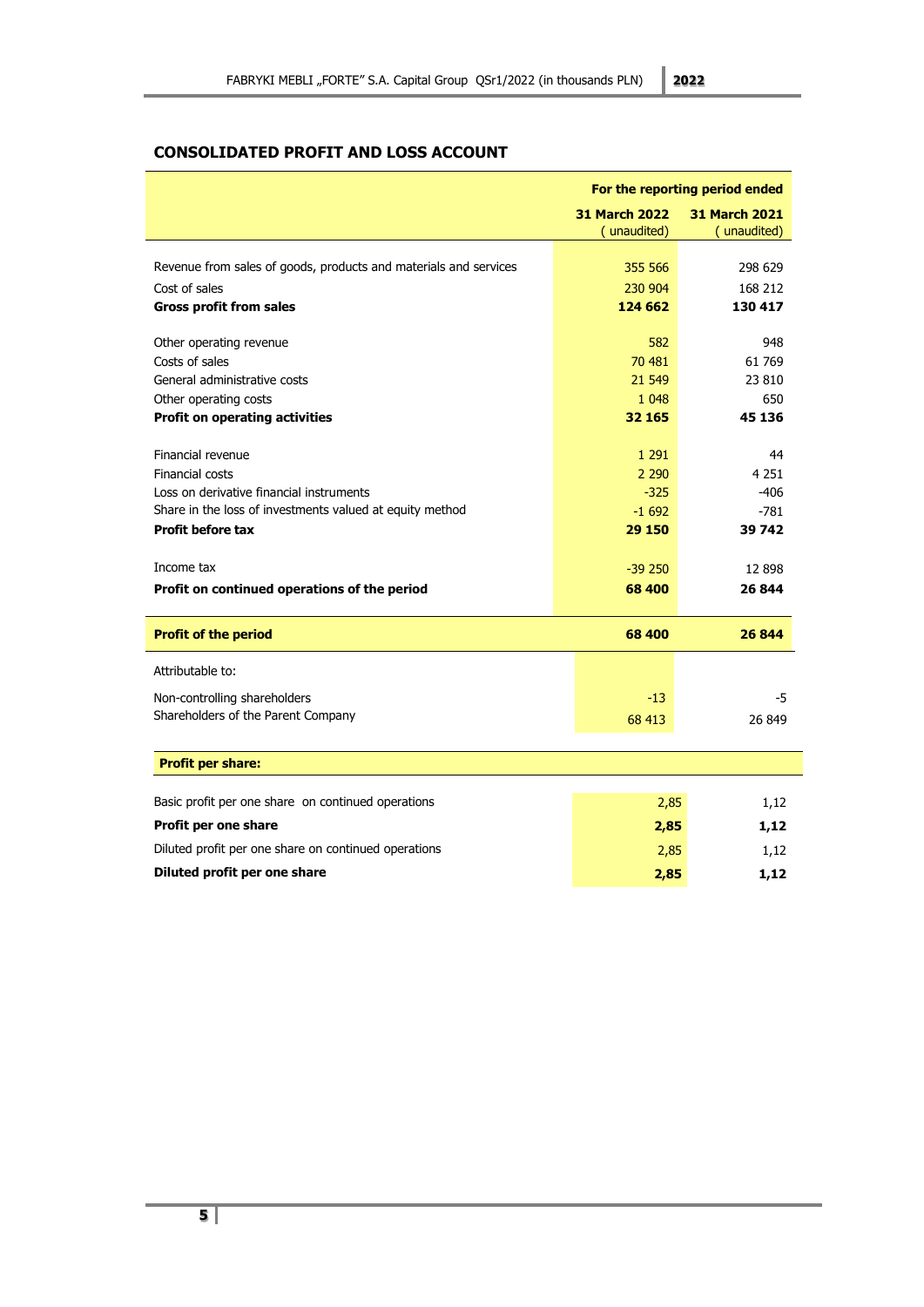# <span id="page-5-0"></span>**CONSOLIDATED STATEMENT OF COMPREHENSIVE INCOME**

|                                                                                                             | For the reporting period ended      |                                     |  |
|-------------------------------------------------------------------------------------------------------------|-------------------------------------|-------------------------------------|--|
|                                                                                                             | <b>31 March 2022</b><br>(unaudited) | <b>31 March 2021</b><br>(unaudited) |  |
| <b>Profit of the period</b>                                                                                 | 68 400                              | 26 844                              |  |
| Other net comprehensive income before tax                                                                   | $-29004$                            | -9 002                              |  |
| Items which in the future may be reclassified to the profit and<br>loss account                             | $-29004$                            | -9 002                              |  |
| Foreign exchange differences on translation of foreign operations                                           | 183                                 | 49                                  |  |
| Other comprehensive income for a cash flow hedge                                                            | $-29187$                            | $-9051$                             |  |
| Other adjustments                                                                                           |                                     |                                     |  |
| Deferred tax connected with items which in the future may be<br>reclassified to the profit and loss account | $-5767$                             | 1800                                |  |
| Deferred tax regarding hedge accounting                                                                     | $-5767$                             | 1800                                |  |
| Other comprehensive income                                                                                  | $-23237$                            | -7 202                              |  |
| Total comprehensive income for the period                                                                   | 45 163                              | 19 642                              |  |
| <b>Attributable to:</b>                                                                                     |                                     |                                     |  |
| Non-controlling shareholders                                                                                | $-13$                               | -5                                  |  |
| Shareholders of the Parent Company                                                                          | 45 176                              | 19 647                              |  |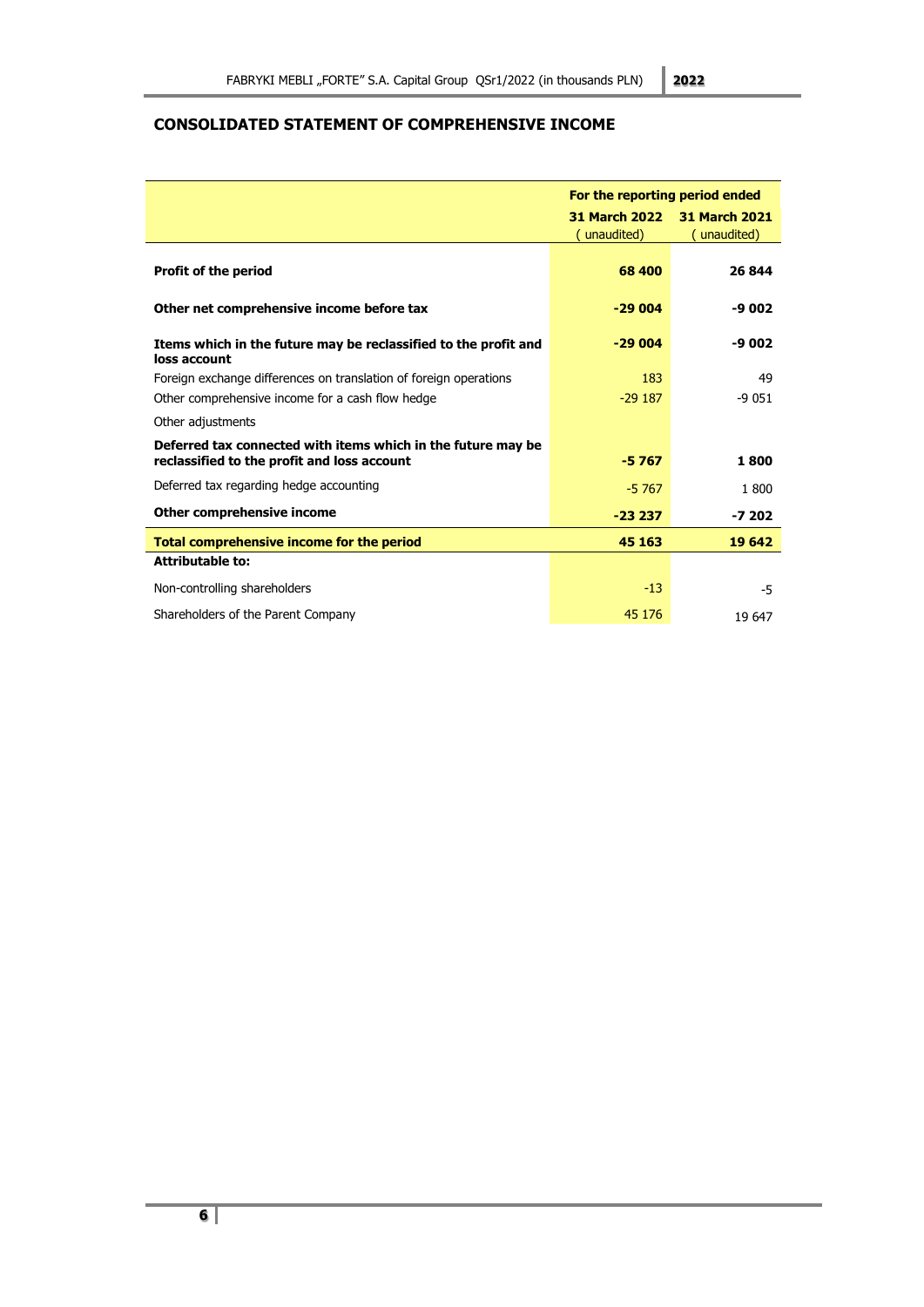# <span id="page-6-0"></span>**CONSOLIDATED STATEMENT OF FINANCIAL SITUATION (BALANCE SHEET)**

|                                                                                   | <b>31 March 2022</b> | <b>31 December 2021</b> |
|-----------------------------------------------------------------------------------|----------------------|-------------------------|
|                                                                                   | (unaudited)          | (audited)               |
| <b>Non-current assets</b>                                                         | 1016262              | 975 862                 |
| Tangible fixed assets                                                             | 827 464              | 833 405                 |
| Intangible assets                                                                 | 16 638               | 16 729                  |
| Subsidiaries                                                                      | 550                  | 550                     |
| Other long-term financial assets                                                  | 5 0 6 5              | 5 0 63                  |
| Real estate investment                                                            | 51 667               | 51 667                  |
| Assets on deferred tax                                                            | 114 879              | 68 448                  |
| <b>Current assets</b>                                                             | 524 365              | 461 602                 |
| Current assets other then held for sale                                           | 524 365              | 456 258                 |
| Inventory                                                                         | 268 303              | 239 457                 |
| Trade and other receivables                                                       | 203 546              | 186 993                 |
| Income tax receivables                                                            | 620                  | 584                     |
| Financial assets                                                                  | 5 8 7 9              | 639                     |
| Cash and cash equivalents                                                         | 46 017               | 28 5 85                 |
| <b>Assets held for sale</b>                                                       | 0                    | 5 3 4 4                 |
| <b>TOTAL ASSETS</b>                                                               | 1540627              | 1 437 464               |
| <b>LIABILITIES</b>                                                                |                      |                         |
|                                                                                   | 840 005              | 794 843                 |
| <b>Total equity</b>                                                               | 837 390              | 792 215                 |
| <b>Equity (attributable to shareholders of the Parent</b><br>Company), including: |                      |                         |
| Basic equity                                                                      | 23 931               | 23 931                  |
| Surplus of share sale above their nominal value                                   | 114 556              | 114 556                 |
| Other reserve capital                                                             | $-37714$             | $-14477$                |
| Retained earnings                                                                 | 736 618              | 668 205                 |
| Capital attributable to non-controlling shareholders                              | 2615                 | 2628                    |
| <b>Long-term liabilities</b>                                                      | 397 454              | 319 022                 |
| Provision for benefits after the employment period                                | 4 505                | 4 506                   |
| Interest-bearing loans and borrowings                                             | 299 489              | 241 968                 |
| Trade and other long-term liabilities                                             | 1 1 5 6              | 1 306                   |
| <b>Subsidies</b>                                                                  | 1 5 9 9              | 1610                    |
| Financial liabilities due to lease                                                | 27 153               | 25 641                  |
| Liabilities due to financial derivative instruments                               | 56 806               | 38 995                  |
| Other long-term financial liabilities                                             | 6 746                | 4 9 9 6                 |
| <b>Short-term liabilities</b>                                                     | 303 167              | 323 599                 |
| Trade and other liabilities                                                       | 200 171              | 225 814                 |
| Contract liabilities                                                              | 1801                 | 1 723                   |
| <b>Subsidies</b>                                                                  | 357                  | 362                     |
| Income tax liabilities                                                            | 2 5 3 7              | 4 705                   |
| Current portion of interest-bearing loans and borrowings                          | 79 209               | 83 090                  |
| Financial liabilities due to lease                                                | 645                  | 834                     |
| Liabilities due to financial derivative instruments                               | 15 4 36              | 4 060                   |
| Provision for benefits after the employment period                                | 682                  | 682                     |
| Other accruals                                                                    | 2 3 2 9              | 2 3 2 9                 |
| <b>Total liabilities</b>                                                          | 700 622              | 642 621                 |
| <b>TOTAL LIABILITIES</b>                                                          | 1 540 627            | 1 437 464               |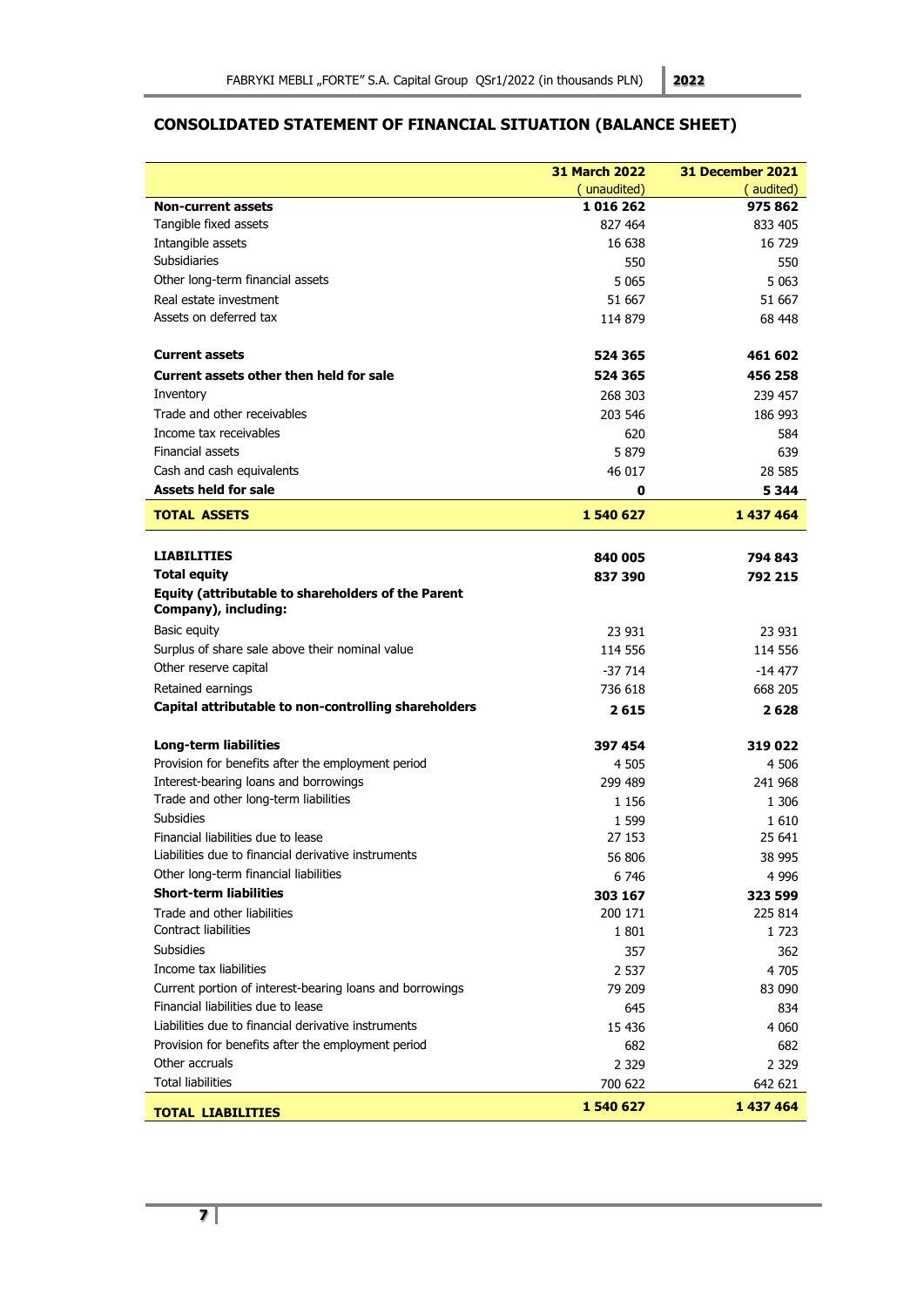# <span id="page-7-0"></span>**CONSOLIDATED CASH FLOW STATEMENT**

|                                                                    | 3 months ended | 3 months     |
|--------------------------------------------------------------------|----------------|--------------|
|                                                                    | 31.03.2022     | ended        |
|                                                                    | (unaudited)    | 31.03.2021   |
|                                                                    |                | (unaudited)  |
| Cash flows from operating activities                               |                |              |
| <b>Profit of the period</b>                                        | 68 400         | 26 844       |
|                                                                    |                |              |
| <b>Adjustments by:</b>                                             | $-87334$       | -1 918       |
| Share of loss of associates and joint ventures accounted for using | 1 6 9 2        | 781          |
| equity method                                                      |                |              |
| Depreciation                                                       | 13 813         | 13769        |
| Foreign exchange (gains)/losses                                    | 2 0 2 4        | 3 891        |
| Interest income                                                    | $-56$          | $\mathbf{0}$ |
| Interest costs                                                     | 1 6 3 2        | 1 9 0 9      |
| Profit/(Loss) on investing activity                                | $-365$         | -34          |
| Change in receivables                                              | $-16553$       | $-1627$      |
| Change in inventories                                              | $-28846$       | $-4560$      |
| Change in liabilities, excluding loans and borrowings              | $-21473$       | 11 887       |
| Change in accruals and deferrals                                   | $\mathbf{0}$   | 263          |
| Current tax recognised in the profit and loss account              | $-39250$       | 12 8 98      |
| Other adjustments                                                  | 48             | 5            |
| Cash flows from operating activities                               | $-18834$       | 24926        |
| Income tax paid                                                    | $-3618$        | -1 843       |
| Net cash flows from operating activities                           | $-22552$       | 23 083       |
|                                                                    |                |              |
| <b>Cash flows from investment activities</b>                       |                |              |
| Sale of tangible fixed assets                                      | 5 5 1 5        | 59           |
| Purchase of intangible fixed assets                                | 200            | $\mathbf{0}$ |
| Purchase of tangible assets                                        | $-9887$        | $-6528$      |
| Repayment of borrowings granted                                    | 17             | 0            |
| Borrowings granted                                                 | $-5200$        | 0            |
| Net cash flows from investing activities                           | $-9355$        | -6 469       |
|                                                                    |                |              |
| Cash flows from financing activities                               |                |              |
| Inflows from borrowings taken out                                  | 76 192         | 25 4 26      |
| Repayment of borrowings                                            | $-24475$       | -20 645      |
| Repayment of leasing liabilities                                   | $-444$         | -577         |
| Dividends paid to non-controlling shareholders                     | $\mathbf{0}$   | $-2$         |
| Interest paid                                                      | $-1827$        | $-1910$      |
| Net cash flows from financial activities                           | 49 44 6        | 2 2 9 2      |
|                                                                    |                |              |
| Net (increase)/ decrease in cash and cash                          | 17 539         | 18 906       |
| (equivalents) before impact of foreign exchange differences        |                |              |
| Net foreign exchange differences (from the opening balance         | $-107$         | -76          |
| translation)                                                       |                |              |
| Net (increase)/ decrease in cash and cash                          | 17432          | 18830        |
| (equivalents)                                                      |                |              |
| Opening balance of cash                                            | 28 5 85        | 88 025       |
| Closing balance of cash, including:                                | 46 017         | 106 855      |
| of limited disposability                                           | 506            | 53           |

**8**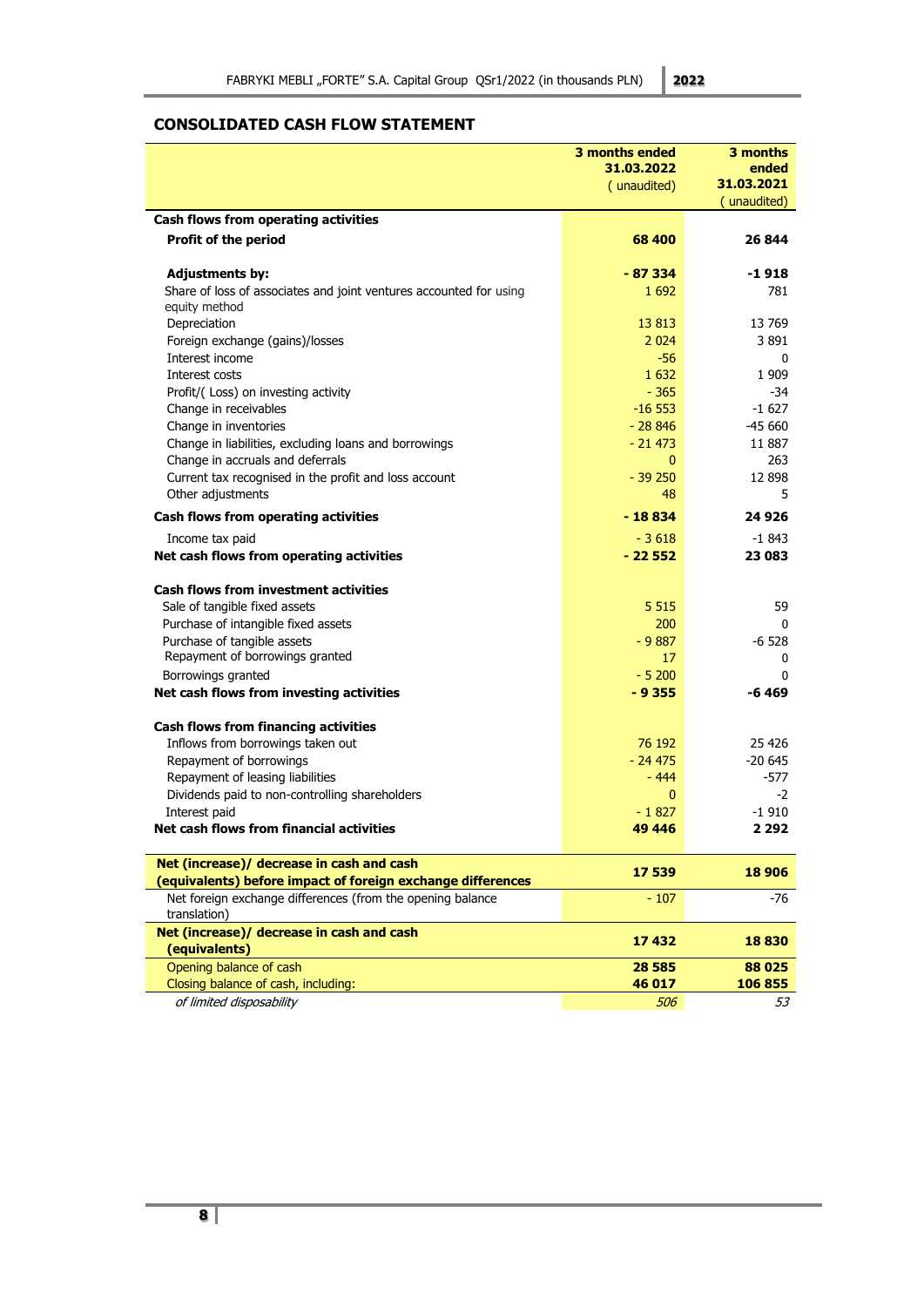# **CONSOLIDATED STATEMENT OF CHANGES IN EQUITY**

**for the period ended 31 March 2022 ( unaudited)**

|                                           | <b>Share capital</b> | <b>Share premium</b> | <b>Retained earnings</b> | <b>Other reserve</b><br>capital | <b>Total capital</b><br>attributed to<br>controlling<br><b>shareholders</b> | Total capital of non-<br>controlling shareholders | <b>Total equity</b> |
|-------------------------------------------|----------------------|----------------------|--------------------------|---------------------------------|-----------------------------------------------------------------------------|---------------------------------------------------|---------------------|
| As at 1 January 2022                      | 23 931               | 114 556              | 668 205                  | $-14477$                        | 792 215                                                                     | 2628                                              | 794 843             |
|                                           |                      |                      |                          |                                 |                                                                             |                                                   |                     |
| Current result                            | 0                    |                      | 68 413                   |                                 | 68 413                                                                      | $-13$                                             | 68 400              |
| Other comprehensive income for the period | 0                    |                      |                          | $-23237$                        | $-23237$                                                                    |                                                   | $-23237$            |
| Comprehensive income for the period       |                      |                      | 68 413                   | $-23237$                        | 45 176                                                                      | $-13$                                             | 45 163              |
| <b>Change in equity</b>                   | 0                    |                      | 68 413                   | $-23237$                        | 45 176                                                                      | $-13$                                             | 45 164              |
| <b>As at 31 March 2022</b>                | 23 931               | 114 556              | 736 618                  | $-37714$                        | 837 390                                                                     | 2615                                              | 840 005             |

# **CONSOLIDATED STATEMENT OF CHANGES IN EQUITY**

**for the period ended 31 December 2021 (audited)**

<span id="page-8-1"></span><span id="page-8-0"></span>

|                                           | <b>Share capital</b> | <b>Share premium</b> | <b>Retained earnings</b> | <b>Other reserve</b><br>capital | <b>Total capital</b><br>attributed to<br>controlling<br><b>shareholders</b> | Total capital of non-<br>controlling shareholders | <b>Total equity</b> |
|-------------------------------------------|----------------------|----------------------|--------------------------|---------------------------------|-----------------------------------------------------------------------------|---------------------------------------------------|---------------------|
| As at 1 January 2021                      | 23 931               | 114 556              | 691897                   | $-36737$                        | 793 647                                                                     | 2 5 6 3                                           | 796 210             |
|                                           |                      |                      |                          |                                 |                                                                             |                                                   |                     |
| Payment of dividend                       | 0                    | 0                    | $-95723$                 | 0                               | $-95723$                                                                    | $-2$                                              | $-95725$            |
| Other changes                             | 0                    | 0                    | -38 798                  | 38 796                          | $-2$                                                                        |                                                   | -1                  |
|                                           |                      |                      |                          |                                 |                                                                             |                                                   |                     |
| Current result                            | U                    |                      | 110 829                  | ŋ                               | 110 829                                                                     | 66                                                | 110 895             |
| Other comprehensive income for the period | U                    |                      |                          | $-16536$                        | $-16536$                                                                    | 0                                                 | $-16536$            |
| Comprehensive income for the period       | 0                    | 0                    | 110829                   | $-16536$                        | 94 293                                                                      | 66                                                | 94 35 9             |
| <b>Change in equity</b>                   | 0                    | 0                    | $-23692$                 | 22 260                          | $-1432$                                                                     | 65                                                | $-1367$             |
| As at 31 December 2021                    | 23 931               | 114 556              | 668 205                  | $-14477$                        | 792 215                                                                     | 2628                                              | 794 843             |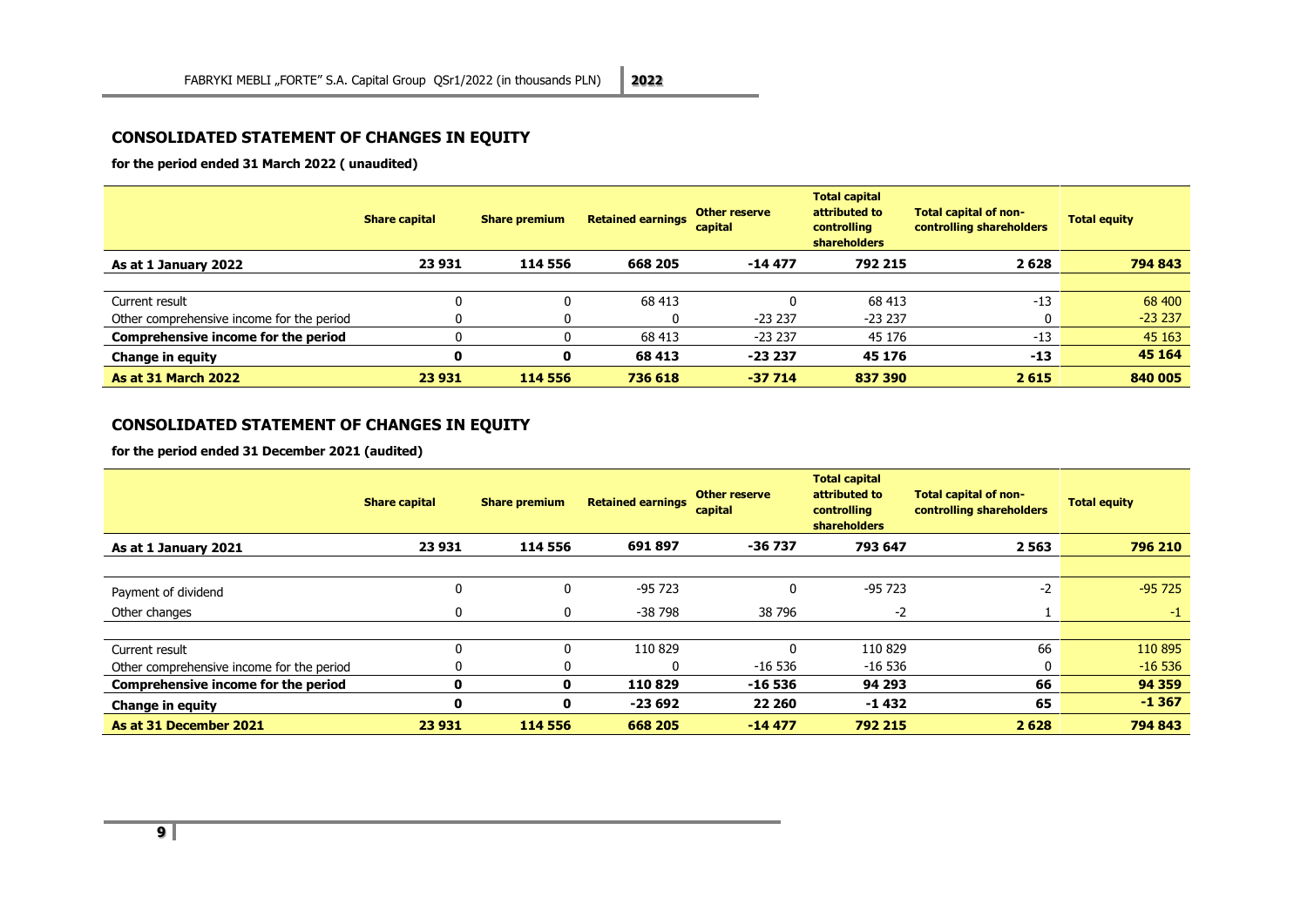# <span id="page-9-0"></span>**1. Seasonality of operations**

|            | <b>Domestic</b><br>revenues | Share %<br>in total<br>quarter<br>revenues | Export<br>revenues | Share %<br>in total<br>quarter<br>revenues | <b>Revenues from</b><br>sales of<br>products,<br>materials,<br>goods and<br>services | Share % in<br>annual<br>revenues |
|------------|-----------------------------|--------------------------------------------|--------------------|--------------------------------------------|--------------------------------------------------------------------------------------|----------------------------------|
| I Q 2022   | 71 324                      | 20%                                        | 284 242            | 80%                                        | 355 566                                                                              | -                                |
| 2022       | 71 3 24                     | 20%                                        | 284 242            | 80%                                        | 355 566                                                                              |                                  |
| I Q 2021   | 55 837                      | 19%                                        | 242 792            | 81%                                        | 298 629                                                                              | 23%                              |
| II Q 2021  | 58 732                      | 19%                                        | 251 237            | 81%                                        | 309 969                                                                              | 23%                              |
| III Q 2021 | 88 036                      | 26%                                        | 251 736            | 74%                                        | 339 772                                                                              | 26%                              |
| IV Q 2021  | 95 364                      | 25%                                        | 283 175            | 75%                                        | 378 539                                                                              | 28%                              |
| 2021       | 297 969                     | 22%                                        | 1028940            | 78%                                        | 1 3 2 6 9 0 9                                                                        | 100%                             |

# <span id="page-9-1"></span>**2. Revenues and costs**

# **Sales revenues and geographic structure**

|                                      | For the reporting period ended |            |  |  |
|--------------------------------------|--------------------------------|------------|--|--|
|                                      | 31.03.2022                     | 31.03.2021 |  |  |
| <b>Sales revenues</b>                | unaudited)                     | unaudited) |  |  |
| Revenues from sales of:              | 354 211                        | 297 197    |  |  |
| - products                           | 289 581                        | 271 012    |  |  |
| - goods                              | 1 4 2 3                        | 1 5 1 8    |  |  |
| - materials                          | 63 206                         | 24 6 68    |  |  |
| Revenues from sales of services      | 1 3 5 5                        | 1 4 3 1    |  |  |
| <b>Total net revenues from sales</b> | 355 566                        | 298 629    |  |  |
|                                      |                                |            |  |  |
| <b>Geographic structure</b>          |                                |            |  |  |
| country                              | 71 324                         | 55 837     |  |  |
| export                               | 284 242                        | 242 792    |  |  |
| - including from related entities    | 1931                           | 1867       |  |  |

# <span id="page-9-2"></span>**3. Other operating revenues**

|                                               | For the reporting period ended |            |  |
|-----------------------------------------------|--------------------------------|------------|--|
| <b>Other operating revenues</b>               | 31.03.2022                     | 31.03.2021 |  |
|                                               | unaudited)                     | unaudited) |  |
| Gain on sale of property, plant and equipment | 15                             | 42         |  |
| Gain on sale of investment estate             | 156                            | 0          |  |
| <b>Subsidies</b>                              | 15                             | 625        |  |
| Compensations                                 | 171                            | 202        |  |
| Other                                         | 224                            | 79         |  |
| <b>Total other operating revenues</b>         | 582                            | 948        |  |

#### <span id="page-9-3"></span>**4. Other operating cost**

|                                                                    | For the reporting period ended |            |  |
|--------------------------------------------------------------------|--------------------------------|------------|--|
| <b>Other operating costs</b>                                       | 31.03.2022                     | 31.03.2021 |  |
|                                                                    | unaudited)                     | unaudited) |  |
| Create of impairment write-downs                                   |                                |            |  |
| Liquidation and impairment losses on property, plant and equipment |                                |            |  |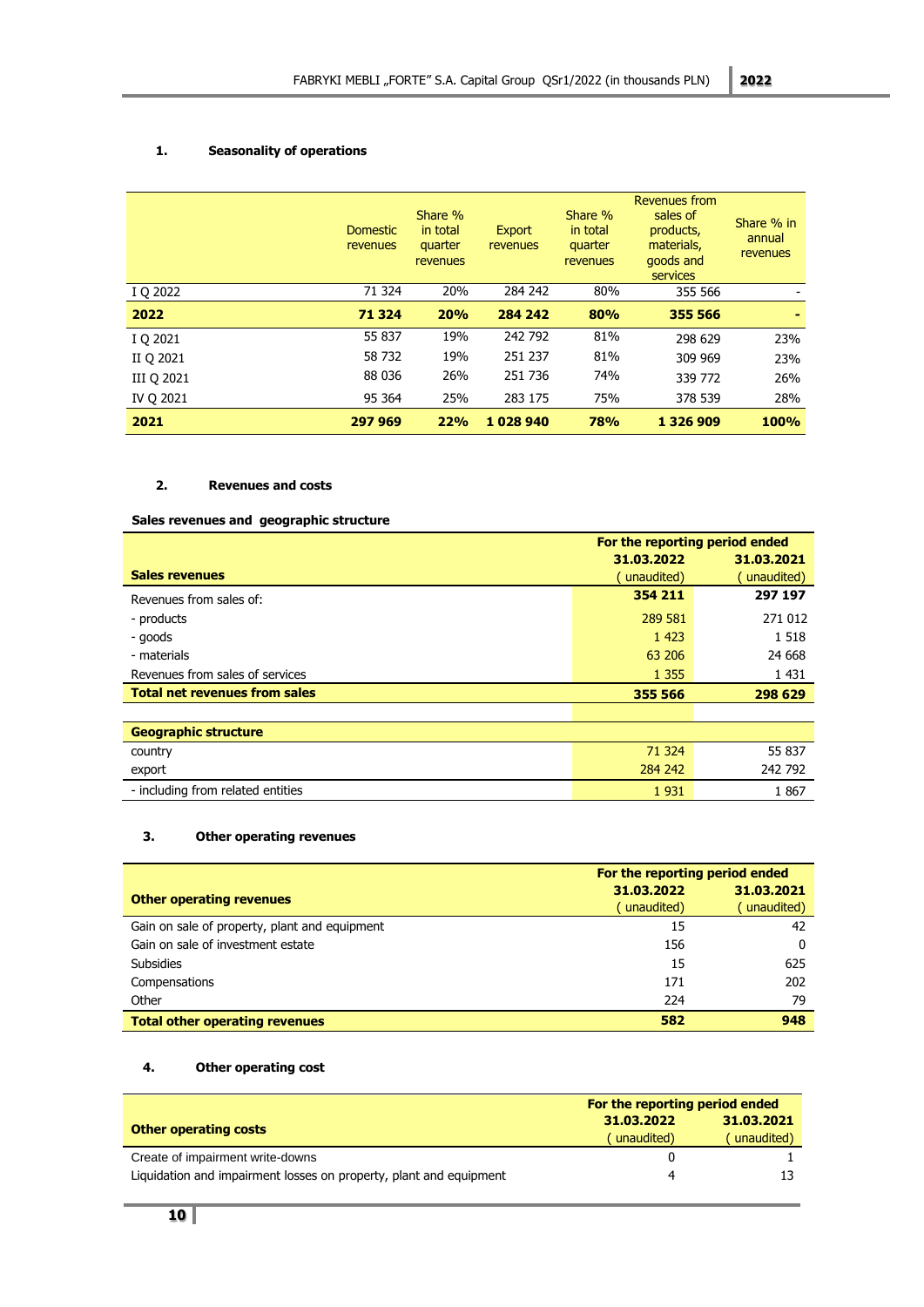| FABRYKI MEBLI "FORTE" S.A. Capital Group QSr1/2022 (in thousands PLN) |      | 2022 |
|-----------------------------------------------------------------------|------|------|
| Scrapping of inventory                                                | 484  | 257  |
| <b>Donations</b>                                                      | 105  |      |
| Penalties and compensations                                           | 388  | 230  |
| Costs of eliminating damages                                          | 25   | 98   |
| Other                                                                 | 41   | 47   |
| <b>Total other operating costs</b>                                    | 1048 | 650  |

# <span id="page-10-0"></span>**5. Financial revenue**

|                                                          | For the reporting period ended |            |
|----------------------------------------------------------|--------------------------------|------------|
| <b>Financial revenue</b>                                 | 31.03.2022                     | 31.03.2021 |
|                                                          | unaudited)                     | unaudited) |
| Gain on sale financial assets                            | 198                            |            |
| Interest                                                 | 104                            | 44         |
| Exchange differences of financial assets and liabilities | 989                            | 0          |
| Other                                                    |                                | n          |
| <b>Financial revenues, total</b>                         | 1 291                          |            |

# <span id="page-10-1"></span>**6. Financial costs**

|                                                          | For the reporting period ended |            |
|----------------------------------------------------------|--------------------------------|------------|
| <b>Financial costs</b>                                   | 31.03.2022                     | 31.03.2021 |
|                                                          | unaudited)                     | unaudited) |
| Interest on loans and borrowings                         | 1 1 9 9                        | 1 5 5 5    |
| Interest on leasing                                      | 296                            | 82         |
| Interest on budget                                       | 746                            | 107        |
| Exchange differences of financial assets and liabilities | 0                              | 2455       |
| Other                                                    | 49                             | 51         |
| <b>Financial costs, total</b>                            | 2 2 9 0                        | 4 2 5 1    |

# <span id="page-10-2"></span>**7. Costs by type**

|                                                      | For the reporting period ended |                           |
|------------------------------------------------------|--------------------------------|---------------------------|
| Costs by type                                        | 31.03.2022<br>unaudited)       | 31.03.2021<br>(unaudited) |
| Amortisation                                         | 13813                          | 13769                     |
| Consumption of materials and energy                  | 145 670                        | 126 906                   |
| <b>External services</b>                             | 54 805                         | 51 426                    |
| Taxes and fees                                       | 4 673                          | 4 3 4 2                   |
| Payroll                                              | 56 690                         | 60 198                    |
| Social insurance and other benefits                  | 15 177                         | 13 491                    |
| Other costs by type                                  | 4 1 8 9                        | 2 3 9 1                   |
| Costs by type                                        | 295 017                        | 272 523                   |
| Change in product inventory and accruals             | 14 4 55                        | 35 531                    |
| Manufacturing cost of products for internal purposes | 948                            | 958                       |
| Costs of sales                                       | 70 481                         | 61 769                    |
| General administrative costs                         | 21 549                         | 23 810                    |
| Manufacturing cost of sold products and services     | 187 582                        | 150 455                   |
| Value of goods and materials sold                    | 43 322                         | 17757                     |
| <b>Costs of sales</b>                                | 230 904                        | 168 212                   |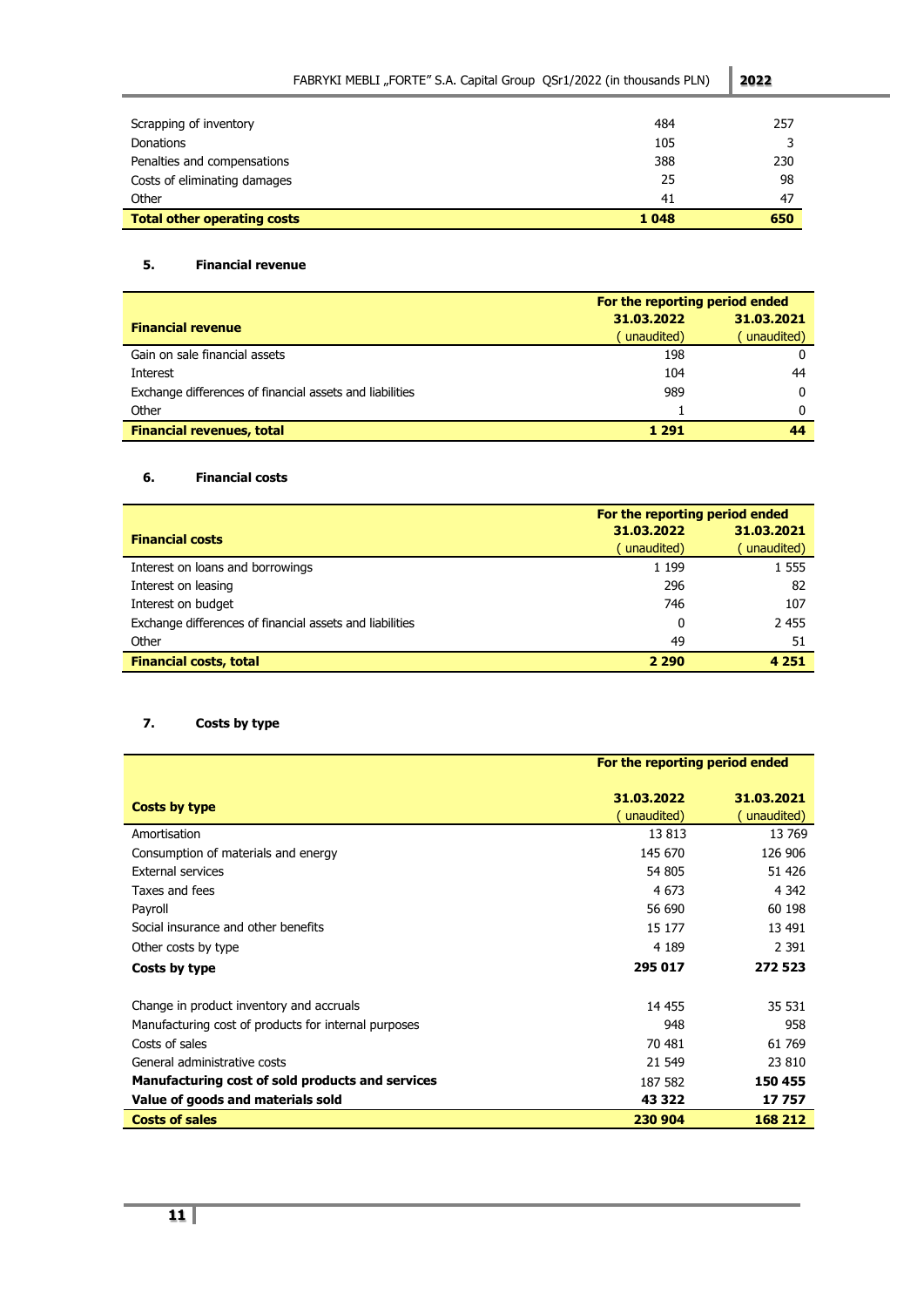#### Financial data of the Fabryki Mebli "FORTE" S.A. Group

<span id="page-11-0"></span>

| <b>Item</b>                                                            | 31.03.2022<br>(unaudited) | 31.03.2021<br>(unaudited) | % change |
|------------------------------------------------------------------------|---------------------------|---------------------------|----------|
| Sales revenue                                                          | 355 566                   | 298 629                   | 19%      |
| Cost of sales                                                          | 230 904                   | 168 212                   | 37%      |
| Gross profit on sales                                                  | 124 662                   | 130 417                   | -4%      |
| Gross margin on sales %                                                | 35.1%                     | 43.7%                     |          |
| Selling costs                                                          | 70 481                    | 61 769                    | 14%      |
| G&A costs                                                              | 21 549                    | 23 810                    | -9%      |
| Operating profit (EBIT)                                                | 32 165                    | 45 136                    | $-29%$   |
| <b>EBITDA</b>                                                          | 45 978                    | 58 905                    | $-22%$   |
| Share in profit/loss of subsidiaries valued under the equity<br>method | $-1692$                   | $-781$                    | 117%     |
| Gross profit                                                           | 29 150                    | 39 742                    | $-27%$   |
| Net profit                                                             | 68 400                    | 26 844                    | 155%     |
| Return on sales (ROS)                                                  | 19.2%                     | $9.0\%$                   |          |
| Return on equity (ROE)                                                 | 8.1%                      | 3.3%                      |          |
| Return on assets (ROA)                                                 | 4.4%                      | 1.8%                      |          |

After Q1 2022, **sales revenue** amounted to PLN 355 566 thousand and was higher by 19% (in terms of value by PLN 56 937 thousand) as compared to the corresponding period last year.

Sales of surplus furniture board manufactured in our own plant outside the Group amounted to PLN 62 358 thousand (in Q1 2021 – 23 968 thousand) and was higher by 160% compared to the comparative period last year.

Export sales of the FORTE Group totalled PLN 284 242 thousand – 80% of total sales (in Q1 2021 – PLN 242 792 thousand – 81 %). Sales in the Polish market amounted to PLN 71 324 thousand (20%) against PLN 55 837 thousand (19%) in the corresponding period of 2021.

The percentage of sales in individual markets is presented in the chart below.

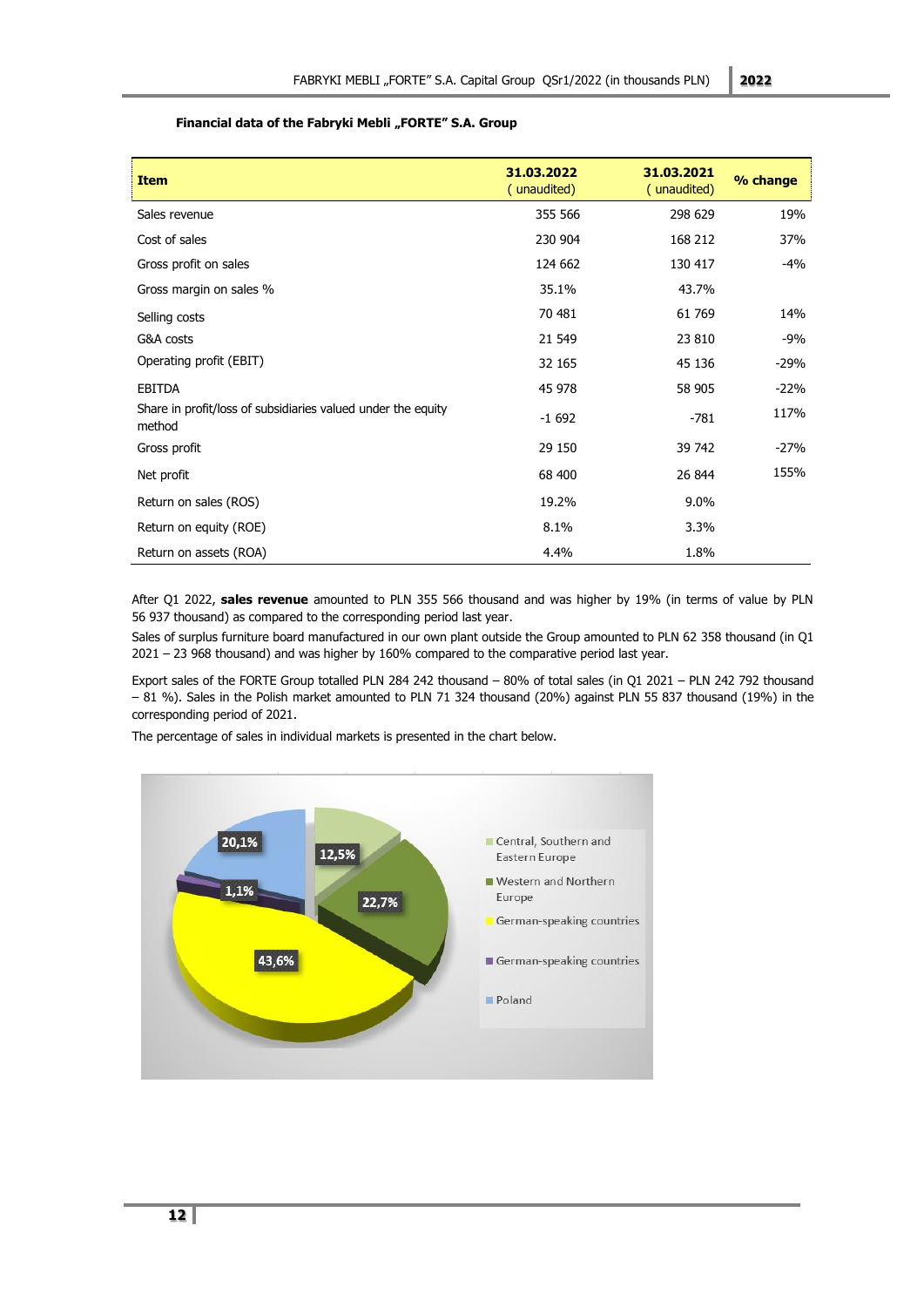The largest share in sales belonged to German-speaking countries – 44% and Western and Northern Europe – 23%. Domestic sales accounted for 20% of the Group's sales revenue.

**Gross margin on sales** stood at a level of 35.1%, which is 8.6 percentage point lower than in the corresponding period last year (43.7%).

**Selling costs** - the selling costs to revenue ratio amounted to 19.8% versus 20.7% in the corresponding period last year. In terms of value, selling costs increased by PLN 8 712 thousand due to higher sales revenue.

**G&A costs** - the G&A costs to revenue ratio stood at 6.1% versus 8% in Q1 2021.

**Operating profit** amounted to PLN 32 165 thousand (9% of revenue), compared to PLN 45 136 thousand (15.1% of revenue) in Q1 2021.

The main reason for a decline in operating profit was a high increase in the cost of raw materials, primarily wood and wood-based products, which already had a negative impact on the results of Q4 2021 and will also significantly affect the results of Q2 2022.

**Result on financial operations** amounted to PLN (-) 999 thousand. The negative result was affected, in particular, by interest on loans, borrowings and lease of PLN (-) 1 495 thousand recognised in financial costs and by budget interest of PLN (-) 746 thousand (paid as a consequence of a negative opinion of the Ministry of Development and Technology towards the return of the full amount of the subsidy received by TANNE, including interest).

In the reporting period, **net profit** totalled PLN 68 400 thousand (19.2% of revenue), compared to PLN 26 844 thousand in the corresponding period of 2021 (9% of revenue).

This increase in net profit for the reporting period was directly influenced by creating an asset of PLN 46 059 thousand for a tax relief to be used by the TANNE Sp. z o.o. in connection with returning the subsidy to the Ministry of Development and Technology and running business activities in a special economic zone.

| <b>Characteristics of balance sheet</b> | 31.03.2022      |                             |                 | 31.12.2021                  |                 |
|-----------------------------------------|-----------------|-----------------------------|-----------------|-----------------------------|-----------------|
| items                                   | <b>PLN '000</b> | % of balance<br>sheet total | <b>PLN '000</b> | % of balance<br>sheet total | <b>PLN '000</b> |
| Non-current assets                      | 1 016 262       | 66%                         | 975 862         | 68%                         | 4%              |
| Current assets                          | 524 365         | 34%                         | 456 258         | 32%                         | 15%             |
| Assets held for sale                    | $\mathbf{0}$    | 0%                          | 5 3 4 4         | $0\%$                       | $-100%$         |
| <b>Total assets</b>                     | 1 540 627       | <b>100%</b>                 | 1437464         | 100%                        | 7%              |
| Equity                                  |                 |                             |                 |                             |                 |
| Non-current liabilities and provisions  | 840 005         | 55%                         | 794 843         | 55%                         | 6%              |
| Current liabilities and provisions      | 397 454         | 26%                         | 319 022         | 22%                         | 25%             |
| <b>Total equity and liabilities</b>     | 303 167         | 19%                         | 323 599         | 23%                         | -6%             |

**Non-current assets** rose by PLN 40 400 thousand, mainly as a result of creating a deferred tax asset (an increase by PLN 46 431 thousand compared to 31 December 2021).

**Current assets** increased by PLN 68 107 thousand, which was mostly influenced by an increase in: inventories by PLN 28 846 thousand, cash by PLN 17 432 thousand and other receivables by PLN 9 391 thousand. The increase in inventories was mainly due to maintaining a safe buffer of raw materials in connection with their rising prices and reduced supply, and the increase in inventories of finished goods was due to the lack of expected growth in furniture sales.

On the **liabilities** side, the most significant changes relate to an increase in: retained earnings by PLN 68 413 thousand due to the profit generated in the reporting period, liabilities under derivative financial instruments by PLN 29 187 thousand due to their negative valuation, liabilities under loans and borrowings by PLN 56 640 thousand due to their use and trade liabilities by PLN 27 668 due to increased purchases of raw materials for production. On the liabilities side, there was a further increase in the negative value of other capital reserves in connection with the negative result on currency options in the amount of PLN (-) 48 857 thousand.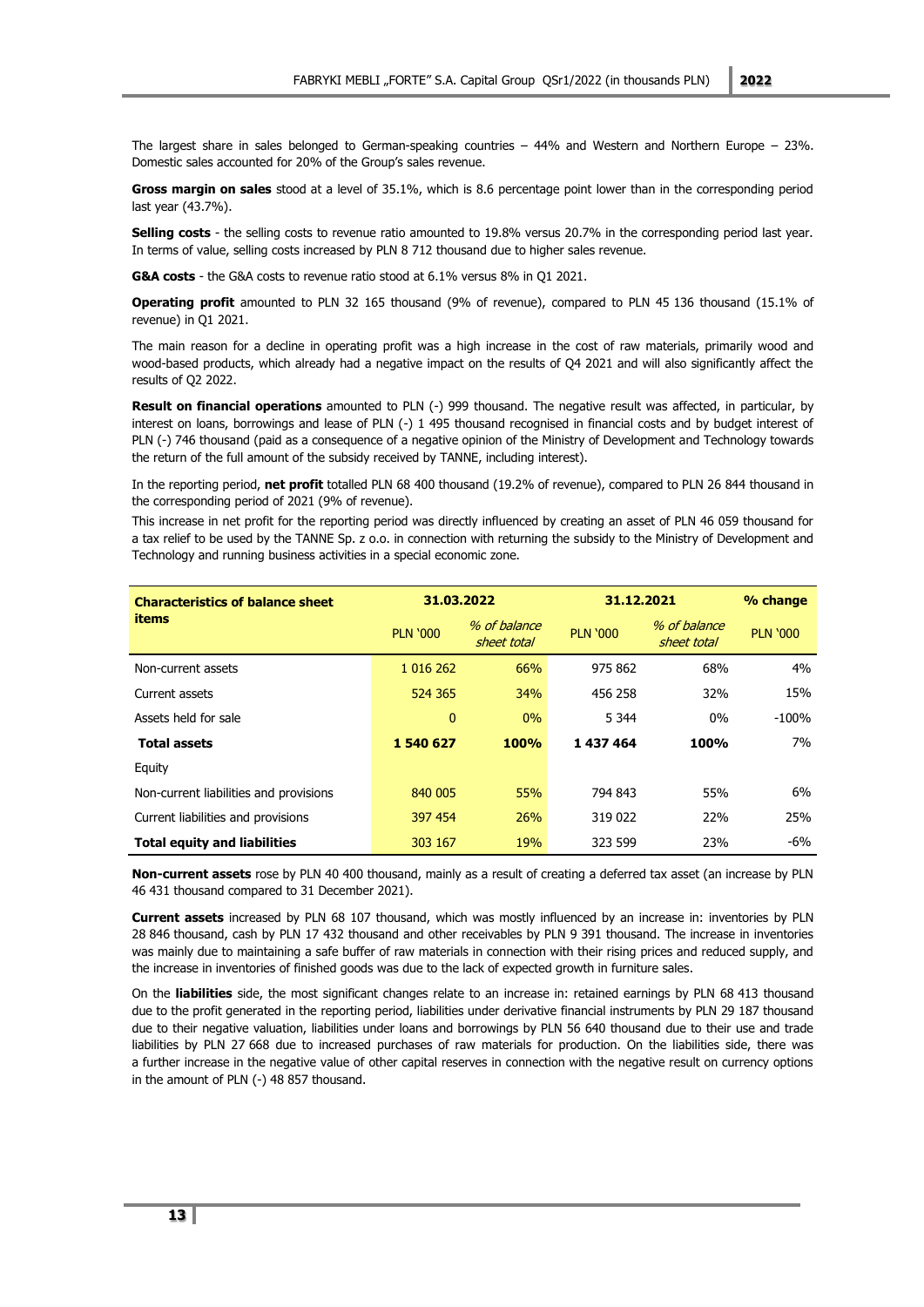|                                                                  | For the reporting period ended      |                                     |
|------------------------------------------------------------------|-------------------------------------|-------------------------------------|
|                                                                  | <b>31 March 2021</b><br>(unaudited) | <b>31 March 2021</b><br>(unaudited) |
| Revenue from sales of goods, products and materials and services | 295 103                             | 277852                              |
| Cost of sales                                                    | 212 345                             | 175 071                             |
| <b>Gross profit from sales</b>                                   | 82758                               | 102 781                             |
| Other operating revenue<br>Costs of sales                        | 157<br>74 227                       | 212<br>68 173                       |
| General administrative costs                                     | 17 943                              | 20 217                              |
| Other operating costs                                            | 1 000                               | 581                                 |
| <b>Operating profit</b>                                          | $-10255$                            | 14 0 22                             |
| Financial revenue<br>Financial costs                             | 922<br>1 1 9 3                      | 221<br>$-918$                       |
| Share in the loss of investments valued at equity method         | $-1692$                             | $-781$                              |
| <b>Profit before tax</b>                                         | $-12218$                            | 12544                               |
| Income tax                                                       | $-695$                              | 4 2 4 8                             |
| (Profit)/ loss on continued operations of the period             | $-11523$                            | 8 2 9 6                             |
| (Profit)/ loss of the period                                     | $-11523$                            | 8 2 9 6                             |
|                                                                  |                                     |                                     |
| (Profit)/ loss per share:                                        |                                     |                                     |
| Basic profit per one share on continued operations               | $-0,48$                             | 0,35                                |
| Diluted profit per one share on continued operations             | $-0,48$                             | 0,35                                |

# <span id="page-13-0"></span>**PROFIT AND LOSS ACCOUNT**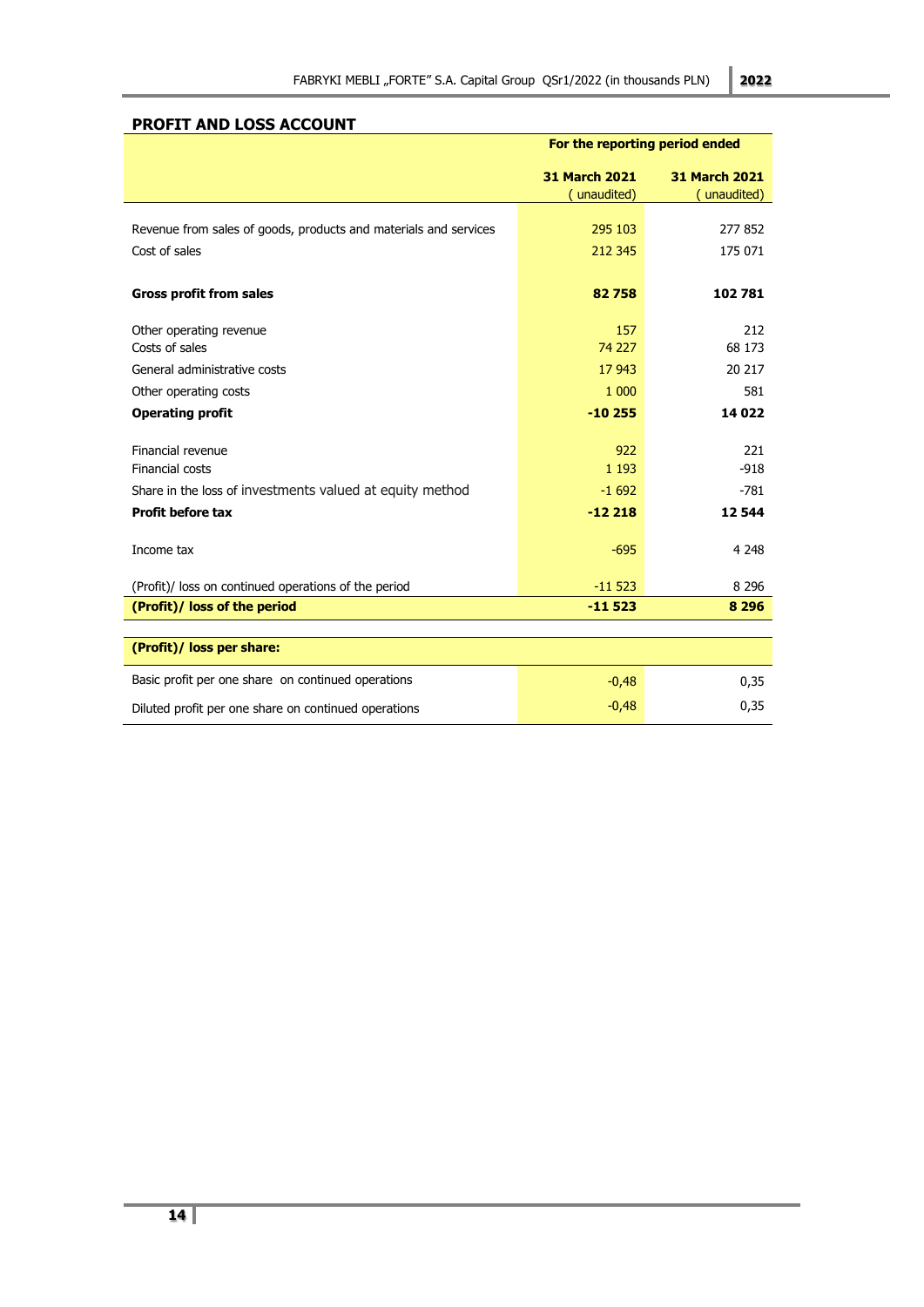# <span id="page-14-0"></span>**STATEMENT OF COMPREHENSIVE INCOME**

|                                                                                                             | For the reporting period ended      |                                     |  |
|-------------------------------------------------------------------------------------------------------------|-------------------------------------|-------------------------------------|--|
|                                                                                                             | <b>31 March 2022</b><br>(unaudited) | <b>31 March 2021</b><br>(unaudited) |  |
| Profit (loss) of the period                                                                                 | $-11523$                            | 8 2 9 6                             |  |
| Other net comprehensive income before tax                                                                   |                                     |                                     |  |
| Items which in the future may be reclassified to the profit and loss<br>account                             | $-30318$                            | -9 654                              |  |
| Foreign exchange differences on translation of foreign operations                                           | $-59$                               | $-180$                              |  |
| Other comprehensive income for a cash flow hedge                                                            | $-30.259$                           | -9 474                              |  |
| Deferred tax connected with items of comprehensive income                                                   |                                     |                                     |  |
| Deferred tax connected with items which in the future may be<br>reclassified to the profit and loss account | $-5767$                             | 1800                                |  |
| Deferred tax regarding hedge accounting                                                                     | $-5767$                             | 1 800                               |  |
| Other comprehensive income                                                                                  | $-24550$                            | -7 854                              |  |
| Total comprehensive income for the period                                                                   | $-36073$                            | 442                                 |  |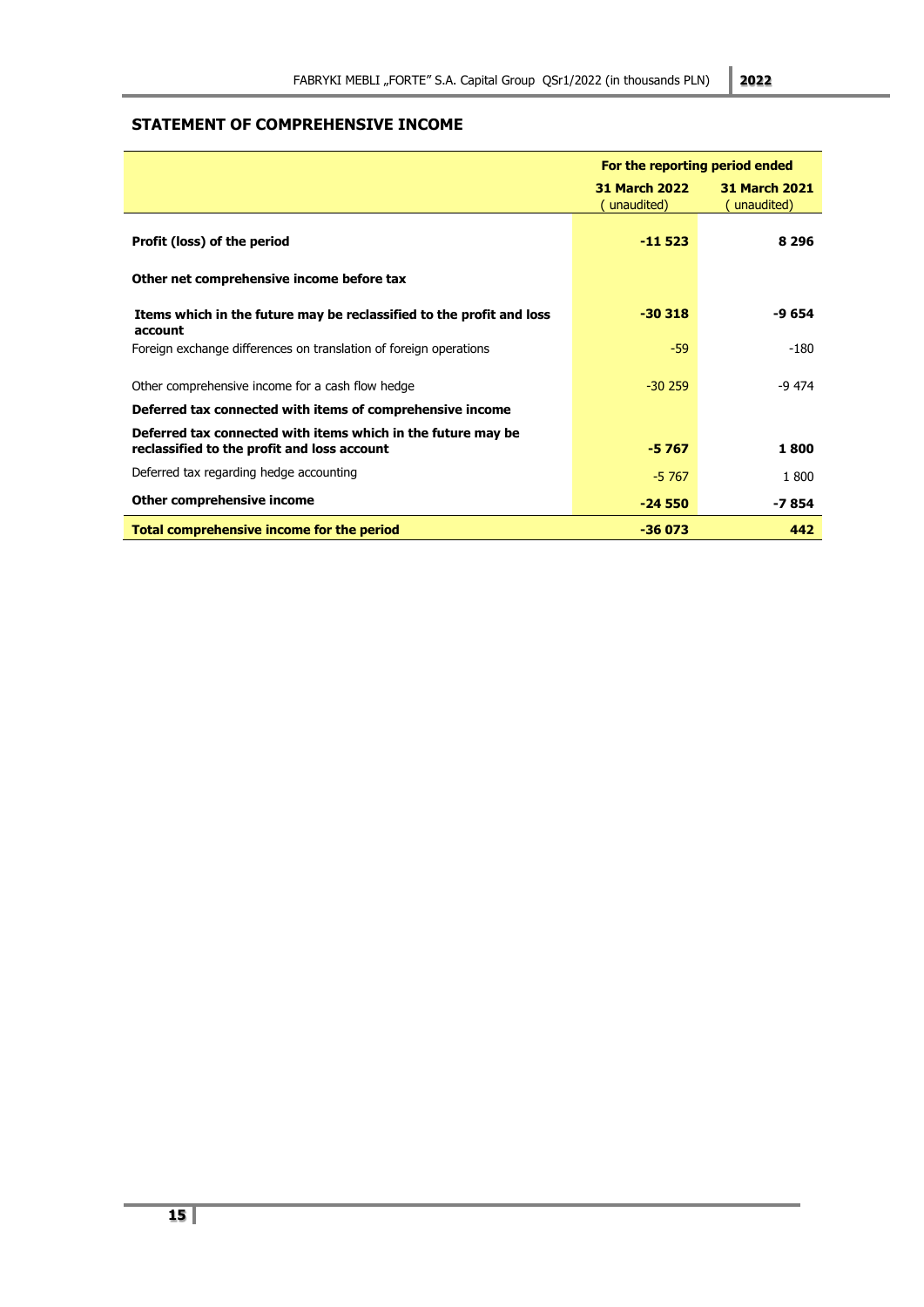# <span id="page-15-0"></span>**STATEMENT OF FINANCIAL SITUATION (BALANCE SHEET)**

|                                                            | 31 March<br>2022 | <b>31 December</b><br>2021 |
|------------------------------------------------------------|------------------|----------------------------|
|                                                            | unaudited)       | (audited)                  |
|                                                            |                  |                            |
| <b>Non-current assets</b>                                  | 606 777          | 565 318                    |
| Tangible fixed assets                                      | 270 874          | 269 688                    |
| Intangible assets                                          | 529              | 615                        |
| Investment in subsidiary                                   | 289 782          | 289 782                    |
| Assets on deferred tax                                     | 10 215           | 2 715                      |
| Other long-term financial assets                           | 35 376           | 2 5 18                     |
| <b>Current assets</b>                                      |                  |                            |
| Current assets other then held for sale                    | 388 955          | 357 558                    |
| Inventory                                                  | 190 850          | 170 111                    |
| Trade and other receivables                                | 166 524          | 171 395                    |
| Other financial assets                                     | 1608             | 2 0 3 9                    |
| Cash and cash equivalents                                  | 29 972           | 14 012                     |
| <b>Assets held for sale</b>                                | 0                | 0                          |
| <b>TOTAL ASSETS</b>                                        | 995732           | 922876                     |
|                                                            |                  |                            |
| <b>Total equity</b>                                        | 500 558          | 536 632                    |
| Basic equity                                               | 23 931           | 23 931                     |
| Surplus of share sale above their nominal value            | 114 556          | 114 556                    |
| Other reserve capital                                      | $-57093$         | $-32543$                   |
| Retained earnings                                          | 419 165          | 430 688                    |
| Long-term liabilities                                      | 255 943          | 158 680                    |
| Provision for benefits after the employment period         | 4 0 2 7          | 4 027                      |
| Longterm interest-bearing loans and borrowings             | 161 033          | 85 917                     |
| <b>Subsidies</b>                                           | 800              | 811                        |
| Financial liabilities due to lease                         | 27 123           | 25 598                     |
| Other financial liabilities                                | 6746             | 4 996                      |
| Liabilities due to financial derivative instruments        | 56 214           | 37 332                     |
| <b>Short-term liabilities</b>                              |                  |                            |
|                                                            | 239 231          | 227 565                    |
| Trade and other liabilities<br><b>Contract liabilities</b> | 185 177<br>1801  | 178 202<br>1 639           |
| <b>Subsidies</b>                                           | 357              | 362                        |
| Income tax liabilities                                     | 2 4 5 5          | 4 603                      |
| Current portion of interest-bearing loans and borrowings   | 30 439           | 34 951                     |
| Financial liabilities due to lease                         | 574              | 756                        |
| Liabilities due to financial derivative instruments        |                  | 4 0 6 0                    |
| Provision for benefits after the employment period         | 15 4 36          | 663                        |
|                                                            | 663              |                            |
| Other accruals                                             | 2 3 2 9          | 2 329                      |
| <b>Total liabilities</b>                                   | 495 174          | 386 244                    |
| <b>TOTAL LIABILITIES</b>                                   | 995 732          | 922 876                    |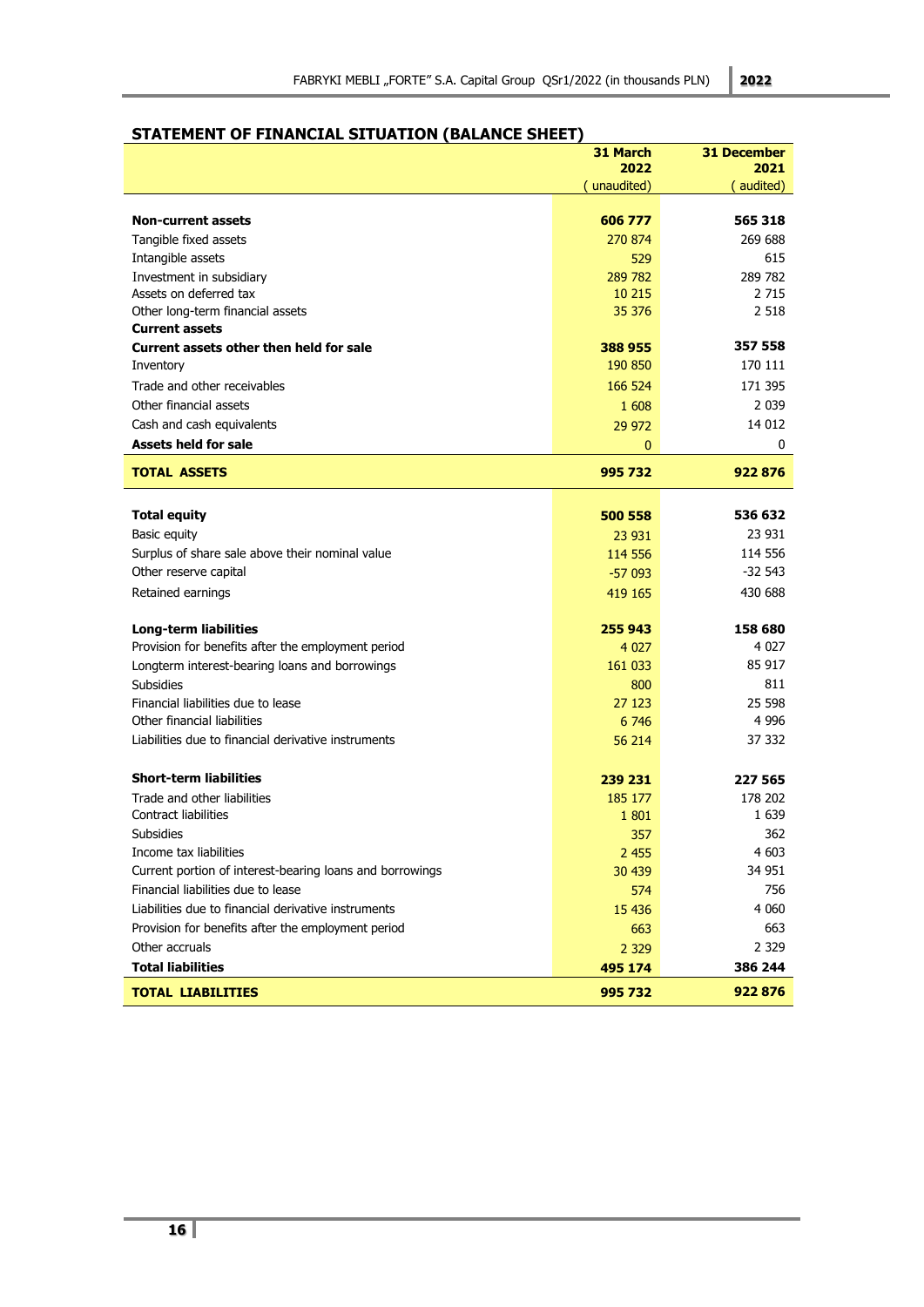# <span id="page-16-0"></span>**CASH FLOW STATEMENT**

|                                                                                              | 3 months ended<br><b>31 March 2022</b> | 3 months ended<br><b>31 March 2021</b> |
|----------------------------------------------------------------------------------------------|----------------------------------------|----------------------------------------|
|                                                                                              | (unaudited)                            | (unaudited)                            |
| Cash flow from operating activity                                                            |                                        |                                        |
| Profit/ (loss) of the period                                                                 | $-11523$                               | 8 2 9 6                                |
| <b>Adjustments by:</b>                                                                       | 3037                                   | -14 067                                |
| Share of profit (loss) of associates and joint ventures accounted for<br>using equity method | 1 6 9 2                                | 781                                    |
| Amortisation                                                                                 | 6 0 5 0                                | 6 1 4 7                                |
| Foreign exchange (gains)/losses                                                              | 62                                     | 874                                    |
| Interest income                                                                              | $-83$                                  | $-12$                                  |
| Interest costs                                                                               | 1 1 4 5                                | 653                                    |
| Dividends received                                                                           | $\mathbf{0}$                           | -169                                   |
| Profit/(Loss) on investing activity                                                          | 209                                    | 8                                      |
| Change in receivables                                                                        | 4 8 7 4                                | 5 703                                  |
| Change in inventories                                                                        | $-20739$                               | -42 601                                |
| Change in liabilities, excluding loans and borrowings                                        | 10 893                                 | 10 250                                 |
| Current tax recognised in the profit and loss account                                        | $-695$                                 | 4 2 4 8                                |
| Other adjustments                                                                            | 48                                     | 51                                     |
| Cash flows from operating activities                                                         | $-8486$                                | $-5772$                                |
| Income tax paid                                                                              | $-3187$                                | $-1147$                                |
| Net cash flows from operating activities                                                     | $-11672$                               | $-6918$                                |
|                                                                                              |                                        |                                        |
| <b>Cash flows from investment activities</b>                                                 |                                        |                                        |
| Sales of property, plant and equipment and intangible assets                                 | 15                                     | 0                                      |
| Purchases of property, plant and equipment and intangible assets                             | $-9170$                                | $-5619$                                |
| Dividends received                                                                           | $\mathbf 0$                            | 169                                    |
| Interest received                                                                            | 40                                     | 51                                     |
| Repayment of borrowings granted                                                              | 205                                    | 0                                      |
| Borrowings granted                                                                           | $-33552$                               | 205                                    |
| Other                                                                                        | 200                                    | 0                                      |
| Net investment cash flow                                                                     | $-42262$                               | -5 194                                 |
|                                                                                              |                                        |                                        |
| Cash flows from financing activities                                                         |                                        |                                        |
| Inflow from loans and borrowings taken out                                                   | 76 192                                 | 25 4 26                                |
| Repayment of loans and borrowings                                                            | $-4768$                                | 0                                      |
| Repayment of leasing liabilities                                                             | $-424$                                 | 0                                      |
| Interest paid                                                                                | $-937$                                 | $-703$                                 |
| Repayment of leasing liabilities                                                             | $\mathbf{0}$                           | -553                                   |
| <b>Net financial cash flow</b>                                                               | 70 063                                 | 24 170                                 |
|                                                                                              |                                        |                                        |
| Net (increase) decrease in cash and cash equivalents                                         | 16 128                                 | 12058                                  |
| Net foreign exchange differences                                                             | $-168$                                 | -82                                    |
| <b>Opening balance of cash</b>                                                               | 14 012                                 | 7605                                   |
| Cash at end of year, including:                                                              | 29 972                                 | 19581                                  |
| - of limited disposability                                                                   | 84                                     | 2                                      |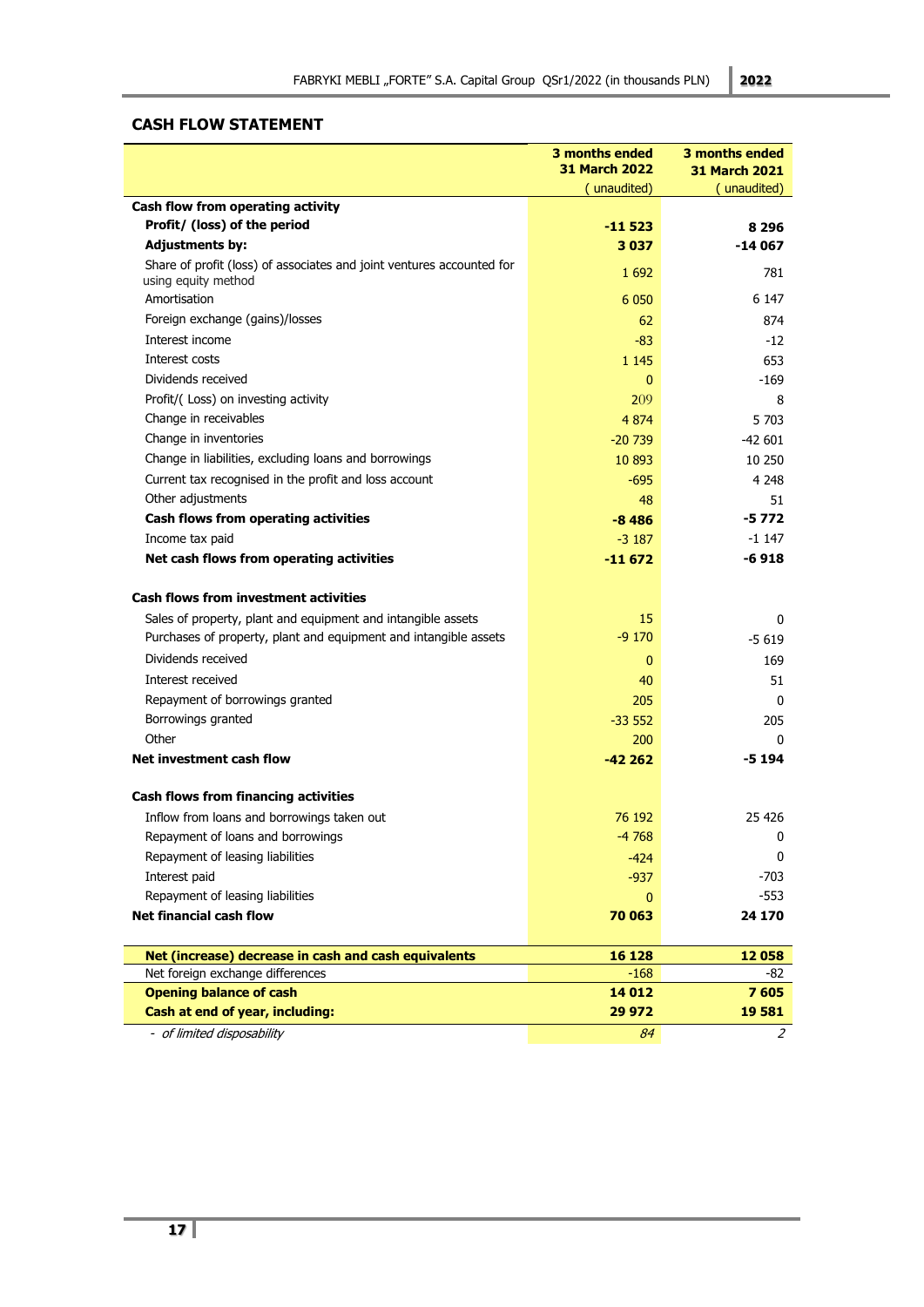# **STATEMENT OF CHANGES IN EQUITY**

#### **for the period ended on 31 March 2022 ( unaudited)**

|                                           | <b>Share capital</b> | <b>Share premium</b> | <b>Retained earnings</b> | Other reserve capital | <b>Total equity</b> |
|-------------------------------------------|----------------------|----------------------|--------------------------|-----------------------|---------------------|
| As at 1 January 2022                      | 23 931               | 114 556              | 430 688                  | $-32543$              | 536 632             |
|                                           |                      |                      |                          |                       |                     |
| Current result                            |                      |                      | -11 523                  | 0                     | $-11523$            |
| Other comprehensive income for the period |                      |                      |                          | -24 550               | $-24550$            |
| Comprehensive income for the period       |                      |                      | $-11523$                 | -24 550               | $-36073$            |
| <b>Change in equity</b>                   | 0                    | O                    | -11 523                  | $-24550$              | $-36073$            |
| <b>As at 31 March 2022</b>                | 23 931               | 114 556              | 419 165                  | $-57093$              | 500 558             |

# **STATEMENT OF CHANGES IN EQUITY**

**for the year ended on 31 December 2021 (audited)**

<span id="page-17-1"></span><span id="page-17-0"></span>

|                                           | <b>Share capital</b>     | <b>Share premium</b>     | <b>Retained earnings</b> | Other reserve capital | <b>Total equity</b> |
|-------------------------------------------|--------------------------|--------------------------|--------------------------|-----------------------|---------------------|
| As at 1 January 2021                      | 23 931                   | 114 556                  | 436 029                  | -14 296               | 560 220             |
|                                           |                          |                          |                          |                       |                     |
| Dividends paid                            | $\overline{\phantom{a}}$ | $\overline{\phantom{0}}$ | $-95723$                 |                       | $-95723$            |
| Current result                            | -                        |                          | 90 383                   | -                     | 90 383              |
| Other comprehensive income for the period |                          | $\overline{\phantom{0}}$ | $\overline{\phantom{0}}$ | -18 248               | $-18248$            |
| Comprehensive income for the period       |                          |                          | 90 383                   | $-18248$              | 72 135              |
| <b>Change in equity</b>                   | $\blacksquare$           |                          | $-5340$                  | $-18248$              | $-23588$            |
| As at 31 December 2021                    | 23 931                   | 114 556                  | 430 688                  | $-32543$              | 536 632             |